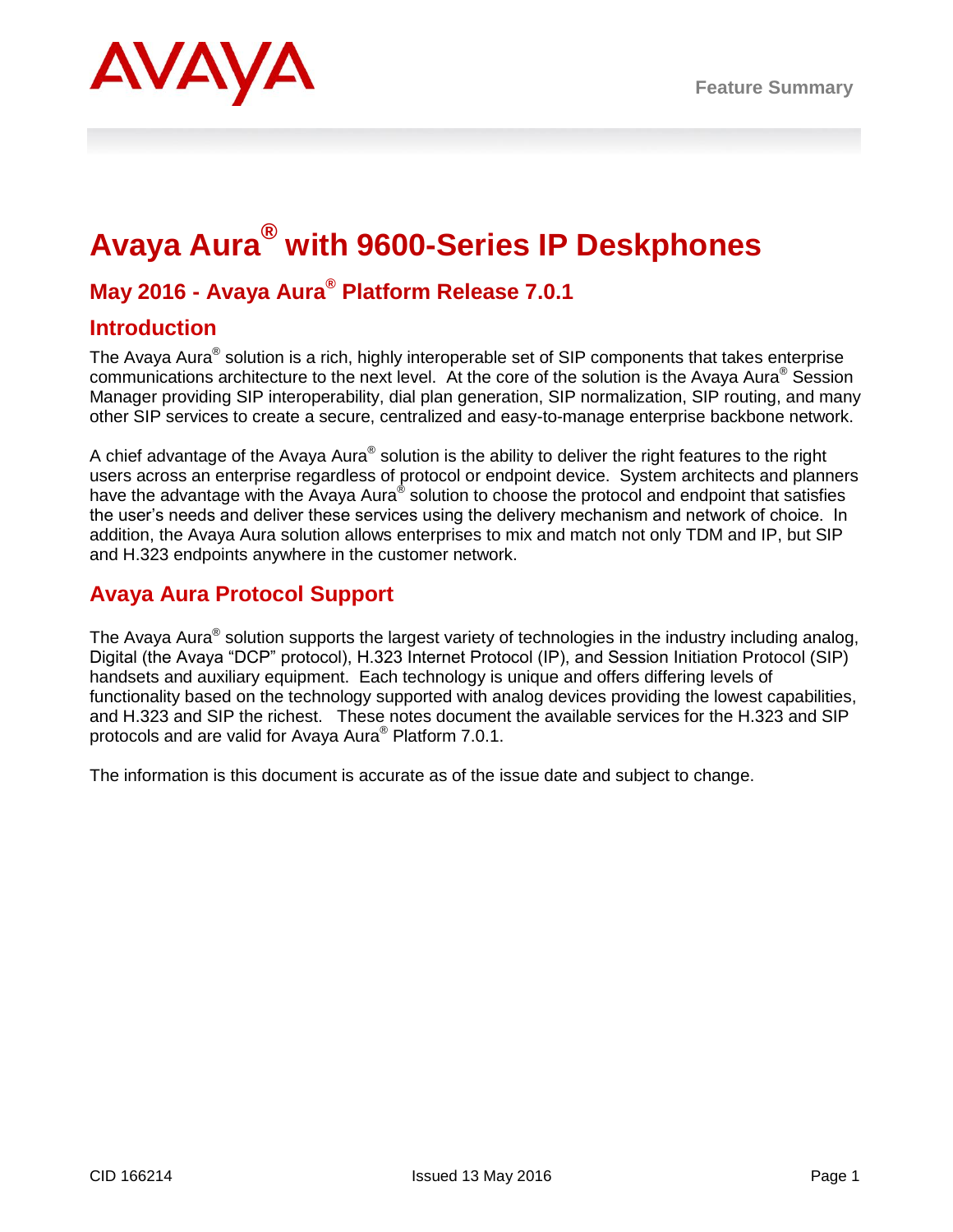

## **Avaya Aura® with 9600-Series IP Deskphones – Available Services**

The following table shows each relevant Avaya Aura® service in alphabetical order with the support for each configuration for comparison. The associated deskphones are the Avaya 9600-Series IP Deskphones.

- The "H.323" columns are based upon Avaya Aura<sup>®</sup> Communications Manager 7.0.1.
	- $\circ$  The two columns distinguish between Avaya one-X<sup>®</sup> Deskphone H.323 3.2.5 software which is used on the 9620L/9620C/9630G/9640/9640G/9650/9650C IP Deskphones and the Avaya Deskphone H.323 6.5.0 software which is used on the 9608/9608G/9611G/9621G/9641G/9641GS IP Deskphones.
- The "SIP SM" columns are based upon Avaya Aura<sup>®</sup> Platform 7.0.1 (Avaya Aura<sup>®</sup> Communications Manager 7.0.1 with Avaya Aura® Session Manager 7.0.1).
	- $\circ$  The two columns distinguish between Avaya one-X® Deskphone SIP 2.6.14 software which is used on the 9620L/9620C/9630G/9640/9640G/9650/9650C IP Deskphones and the Avaya one-X $^{\circledast}$  Deskphone SIP 7.0.1 software which is used on the 9601/9608/9608G/9611G/9621G/9641G/9641GS IP Deskphones.

Table entries which have been updated with this version of the document are identified in *italic* text.

The term "AST" is used to identify a set of SIP features that use standards IETF signaling to accomplish, but are not contained in the "SIPPING-19" specifications. These items are "Advanced SIP Telephony" and are identified in the following table by **orange** coloring.

| <b>Service/Feature</b>     | H.323<br>(H.323 3.2.5) | H.323<br>(H.323 6.6.0) | <b>SIP</b><br>(SIP 2.6.14)                          | <b>SIP</b><br>(SIP 7.0.1)                           |
|----------------------------|------------------------|------------------------|-----------------------------------------------------|-----------------------------------------------------|
| Abandoned Call Logging     | Supported              | Supported              | Supported                                           | Supported                                           |
| <b>Abbreviated Dialing</b> | Supported              | Supported              | <b>Partially</b><br><b>Supported</b><br>(no button) | <b>Partially</b><br><b>Supported</b><br>(no button) |
| <b>Abort Transfer</b>      | Supported              | Supported              | Supported                                           | Supported                                           |
| <b>Account Codes</b>       | Supported              | Supported              | Supported                                           | Supported                                           |
| Advice of Charge           | Supported              | Supported              | <b>Not</b><br><b>Supported</b>                      | <b>Not</b><br><b>Supported</b>                      |
| Announcements              | Supported              | Supported              | Supported                                           | Supported                                           |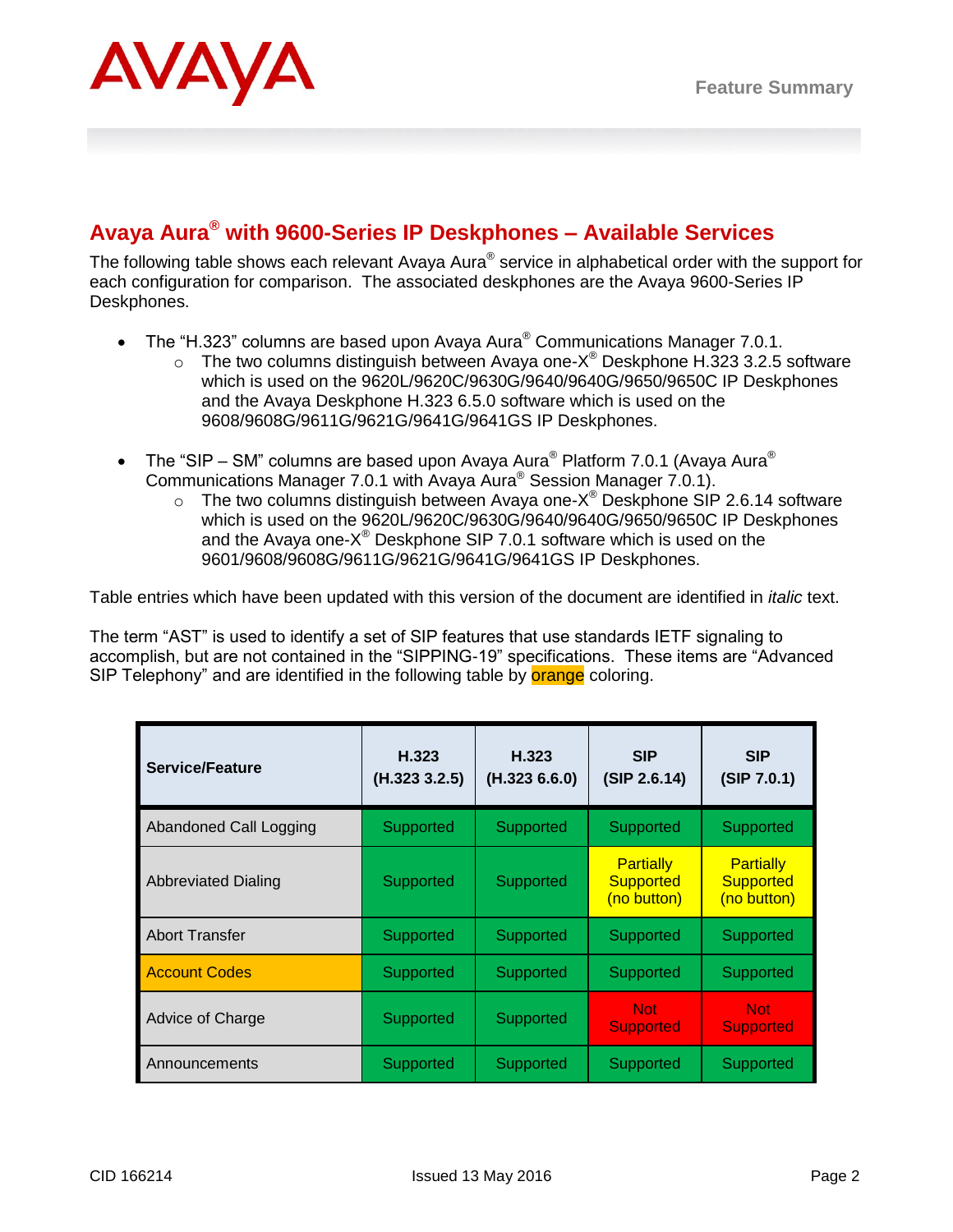

| <b>Service/Feature</b>                             | H.323<br>(H.323 3.2.5)           | H.323<br>(H.323 6.6.0)           | <b>SIP</b><br>(SIP 2.6.14)       | <b>SIP</b><br>(SIP 7.0.1)                           |
|----------------------------------------------------|----------------------------------|----------------------------------|----------------------------------|-----------------------------------------------------|
| <b>Attendant Console</b>                           | Supported                        | Supported                        | <b>Not</b><br><b>Supported</b>   | Not:<br><b>Supported</b>                            |
| <b>Authorization Codes</b>                         | Supported                        | Supported                        | Supported                        | Supported                                           |
| <b>Automatic Answer Intercom</b>                   | Supported                        | Supported                        | Supported                        | Supported                                           |
| <b>Automatic Callback</b>                          | Supported                        | Supported                        | Supported                        | Supported                                           |
| <b>Automatic Dial Buttons</b>                      | Supported                        | Supported                        | Supported                        | Supported                                           |
| <b>Automatic Exclusion</b>                         | Supported                        | Supported                        | Supported                        | Supported                                           |
| <b>Automatic Hold</b>                              | Supported                        | Supported                        | Supported                        | Supported                                           |
| <b>Automatic Route Selection</b><br>(ARS)          | Supported                        | Supported                        | Supported                        | Supported                                           |
| Aux-work for a Hunt Group                          | Supported                        | Supported                        | <b>Not</b><br><b>Supported</b>   | Supported via<br>"Hunt Group<br><b>Busy Button"</b> |
| <b>Bridged Line (Call)</b><br><b>Appearances</b>   | Supported                        | Supported                        | Supported                        | Supported                                           |
| <b>Bridged Line Appearances -</b><br>Analog        | Supported                        | Supported                        | <b>Not</b><br><b>Supported</b>   | <b>Not</b><br><b>Supported</b>                      |
| <b>Busy Line Indicator</b>                         | Supported                        | Supported                        | Supported                        | Supported                                           |
| Button Module (12,24)                              | Supported<br>(Model<br>specific) | Supported<br>(Model<br>specific) | Supported<br>(Model<br>specific) | Supported<br>(Model<br>specific)                    |
| Call Coverage (6 levels)                           | Supported                        | Supported                        | Supported                        | Supported                                           |
| Caller ID (Name and number)                        | Supported                        | Supported                        | Supported                        | Supported                                           |
| Call Forward (All, busy, don't<br>answer, disable) | Supported                        | Supported                        | Supported                        | Supported                                           |
| Call Hold, Resume                                  | Supported                        | Supported                        | Supported                        | Supported                                           |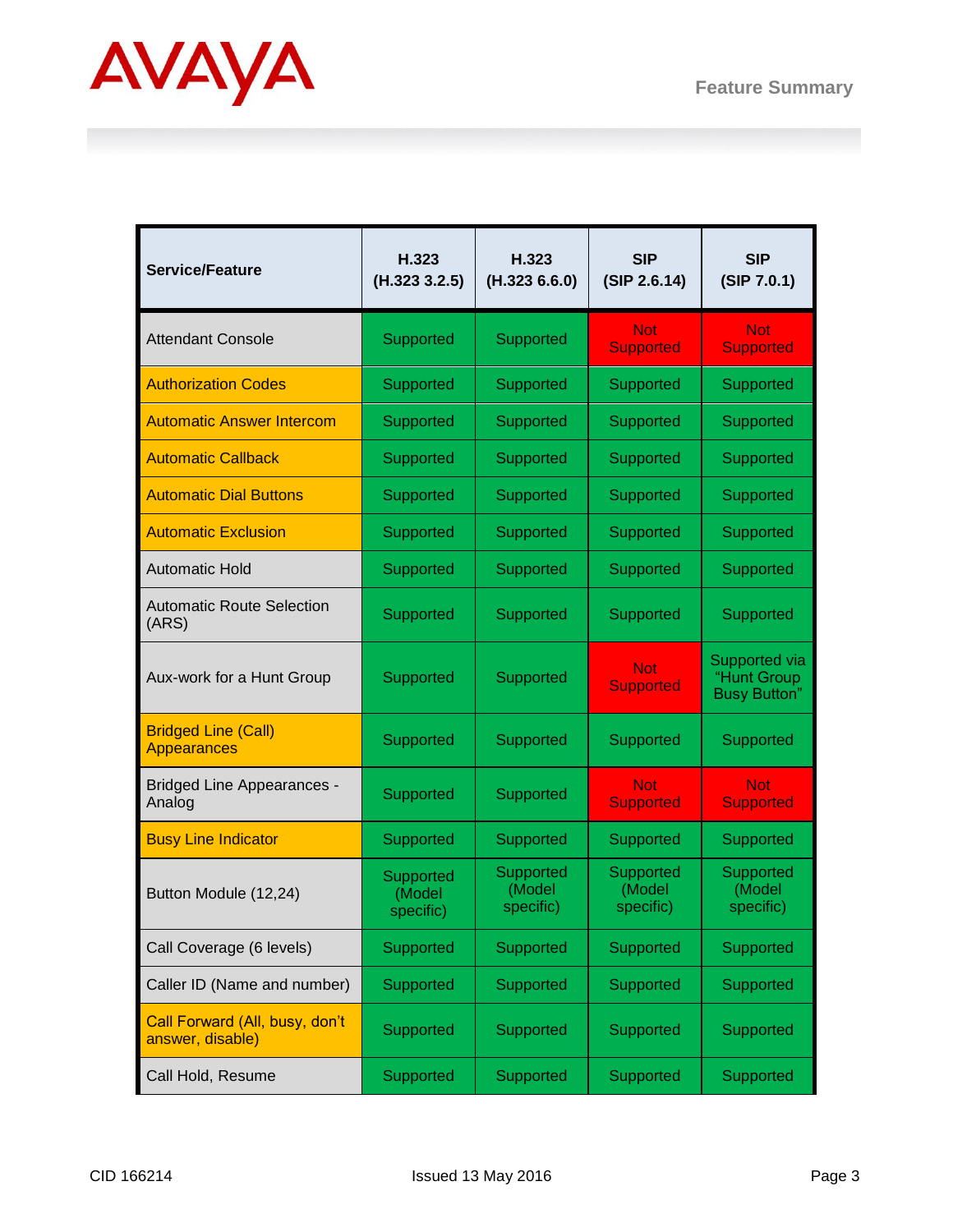

| <b>Service/Feature</b>                                                   | H.323<br>(H.323 3.2.5)        | H.323<br>(H.323 6.6.0)        | <b>SIP</b><br>(SIP 2.6.14)                          | <b>SIP</b><br>(SIP 7.0.1)                           |
|--------------------------------------------------------------------------|-------------------------------|-------------------------------|-----------------------------------------------------|-----------------------------------------------------|
| Call Log<br>(Missed/Answered/Outgoing<br>calls, Call/Delete/Details)     | Supported<br>(HTTP<br>backup) | Supported<br>(HTTP<br>backup) | Supported<br>(local)                                | Supported<br>(local)                                |
| Call Log (Busy)                                                          | Supported                     | Supported                     | <b>Not</b><br><b>Supported</b>                      | Supported                                           |
| Call Log (Offline)                                                       | <b>Supported</b><br>with CES  | Supported                     | <b>Not</b><br><b>Supported</b>                      | Supported                                           |
| <b>Call Park, Answer Back</b>                                            | Supported                     | Supported                     | Supported                                           | Supported                                           |
| <b>Calling Party Number Block,</b><br><b>Unblock</b>                     | Supported                     | Supported                     | Supported                                           | Supported                                           |
| <b>Calling Party Number Block,</b><br><b>Unblock of Internal Numbers</b> | Supported                     | Supported                     | <b>Partially</b><br><b>Supported</b>                | <b>Partially</b><br><b>Supported</b>                |
| <b>Call Pickup</b>                                                       | Supported                     | Supported                     | Supported                                           | Supported                                           |
| <b>Class of Service</b>                                                  | Supported                     | Supported                     | Supported                                           | Supported                                           |
| <b>Click to Conference</b>                                               | Supported                     | Supported                     | <b>Not</b><br><b>Supported</b>                      | <b>Not</b><br><b>Supported</b>                      |
| <b>Code Calling</b>                                                      | Supported                     | Supported                     | Supported                                           | Supported                                           |
| Conference (Ad-Hoc-6<br>Party)                                           | Supported                     | Supported                     | Supported                                           | Supported                                           |
| <b>Contact Center (General)</b>                                          | Supported                     | Supported                     | Not.<br><b>Supported</b>                            | Supported                                           |
| Contacts<br>(Add/Edit/Delete/Details)                                    | Supported                     | Supported                     | Supported                                           | Supported                                           |
| Core Redundancy                                                          | Supported                     | Supported                     | Supported                                           | Supported                                           |
| <b>Crisis Alert (Dial/View)</b>                                          | Supported                     | Supported                     | <b>Partially</b><br><b>Supported</b><br>(Dial only) | <b>Partially</b><br><b>Supported</b><br>(Dial only) |
| <b>Directed Call Pickup</b>                                              | Supported                     | Supported                     | Supported                                           | Supported                                           |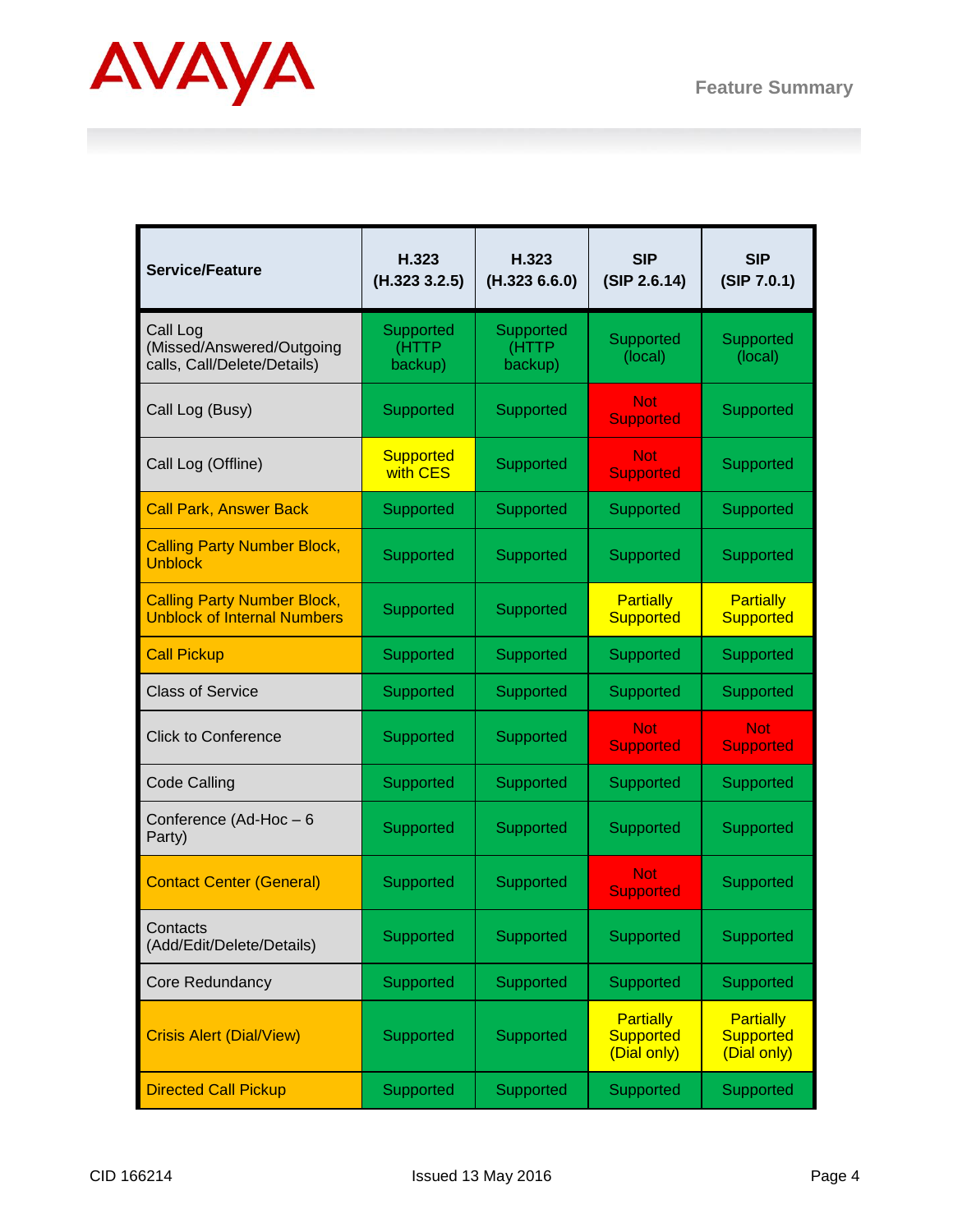

| <b>Service/Feature</b>                               | H.323<br>(H.323 3.2.5)         | H.323<br>(H.323 6.6.0)         | <b>SIP</b><br>(SIP 2.6.14)                              | <b>SIP</b><br>(SIP 7.0.1)      |
|------------------------------------------------------|--------------------------------|--------------------------------|---------------------------------------------------------|--------------------------------|
| Directory (Aura Integrated)                          | Supported                      | Supported                      | <b>Not</b><br><b>Supported</b>                          | Supported                      |
| Directory (LDAP)                                     | Supported                      | Supported                      | Supported                                               | Supported                      |
| <b>Distinctive Ringing</b>                           | Supported                      | Supported                      | Supported                                               | Supported                      |
| <b>Emergency Button (one touch</b><br>access)        | Supported                      | Supported                      | Supported                                               | Supported                      |
| <b>Enhanced Call Forwarding</b>                      | Supported                      | Supported                      | Supported                                               | Supported                      |
| <b>Enhanced Group Call Pickup</b><br><b>Alerting</b> | Supported                      | Supported                      | Supported                                               | Supported                      |
| <b>Exclusion</b>                                     | Supported                      | Supported                      | Supported                                               | Supported                      |
| <b>Extended Call Pickup</b>                          | Supported                      | Supported                      | Supported                                               | Supported                      |
| <b>Extension to Cellular (EC500)</b>                 | Supported                      | Supported                      | Supported                                               | Supported                      |
| <b>Favorite Button</b>                               | <b>Not</b><br><b>Supported</b> | <b>Not</b><br><b>Supported</b> | Supported                                               | Supported                      |
| <b>Feature Named Extensions</b>                      | Supported                      | Supported                      | Supported                                               | Supported                      |
| Flexible Language Displays                           | Supported                      | Supported                      | Supported                                               | Supported                      |
| <b>Forced Entry of Account</b><br>Codes              | Supported                      | Supported                      | Supported                                               | Supported                      |
| Guest Login                                          | Supported                      | Supported                      | <b>Not</b><br><b>Supported</b>                          | <b>Not</b><br><b>Supported</b> |
| <b>Group Paging</b>                                  | Supported                      | Supported                      | <b>Partially</b><br><b>Supported</b><br>(initiate only) | Supported                      |
| <b>Hold Recall</b>                                   | Supported                      | Supported                      | Supported                                               | Supported                      |
| Hospitality (general)                                | Supported                      | Supported                      | <b>Not</b><br><b>Supported</b>                          | <b>Not</b><br><b>Supported</b> |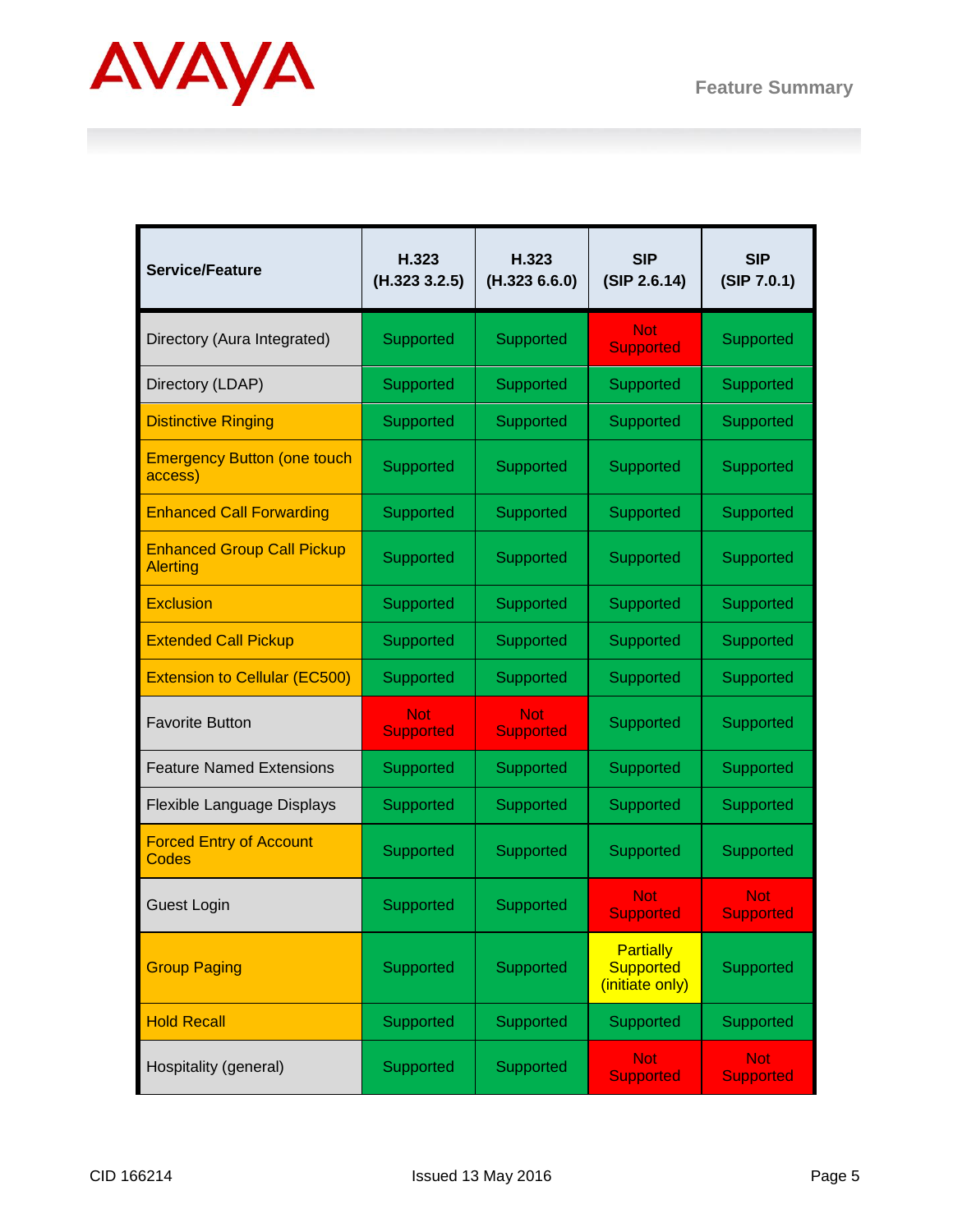

| <b>Service/Feature</b>                                   | H.323<br>(H.323 3.2.5)         | H.323<br>(H.3236.6.0)          | <b>SIP</b><br>(SIP 2.6.14)     | <b>SIP</b><br>(SIP 7.0.1)      |
|----------------------------------------------------------|--------------------------------|--------------------------------|--------------------------------|--------------------------------|
| <b>Hotline</b>                                           | Supported                      | Supported                      | Not:<br><b>Supported</b>       | Supported<br>(settings file)   |
| <b>Hunt Groups</b>                                       | Supported                      | Supported                      | Supported                      | Supported                      |
| <b>Hunt Group Busy Button</b>                            | Not<br><b>Supported</b>        | Not<br><b>Supported</b>        | Not<br><b>Supported</b>        | Supported                      |
| Idle Line Appearance Select                              | Supported                      | Supported                      | Supported                      | Supported                      |
| <b>Intercom - Automatic</b>                              | Supported                      | Supported                      | Supported                      | Supported                      |
| <b>Intercom - Dial</b>                                   | Supported                      | Supported                      | Supported                      | Supported                      |
| <b>Last Number Dialed</b>                                | Supported                      | Supported                      | Supported                      | <b>Supported</b>               |
| <b>Limit Number of Concurrent</b><br>Calls               | Supported                      | Supported                      | <b>Not</b><br><b>Supported</b> | Supported                      |
| Local Survivability with<br>Survivable Remote            | Supported                      | Supported                      | Supported                      | Supported                      |
| Local Survivability with Third<br>Party Gateways         | <b>Not</b><br><b>Supported</b> | <b>Not</b><br><b>Supported</b> | Supported                      | Supported                      |
| Local Survivability with IP<br><b>Office Centralized</b> | <b>Not</b><br><b>Supported</b> | <b>Not</b><br><b>Supported</b> | Supported                      | Supported                      |
| Loudspeaker Paging                                       | Supported                      | Supported                      | Supported                      | Supported                      |
| Loudspeaker Paging - Deluxe                              | Supported                      | Supported                      | Supported                      | Supported                      |
| <b>Malicious Call Trace (MCT) -</b><br><b>Activation</b> | Supported                      | Supported                      | Supported                      | Supported                      |
| <b>Malicious Call Trace (MCT) -</b><br><b>Controller</b> | Supported                      | Supported                      | <b>Not</b><br><b>Supported</b> | <b>Not</b><br><b>Supported</b> |
| <b>Manual Signaling</b>                                  | Supported                      | Supported                      | <b>Not</b><br><b>Supported</b> | <b>Not</b><br><b>Supported</b> |
| Meet-Me Conferencing - CM                                | Supported                      | Supported                      | Supported                      | Supported                      |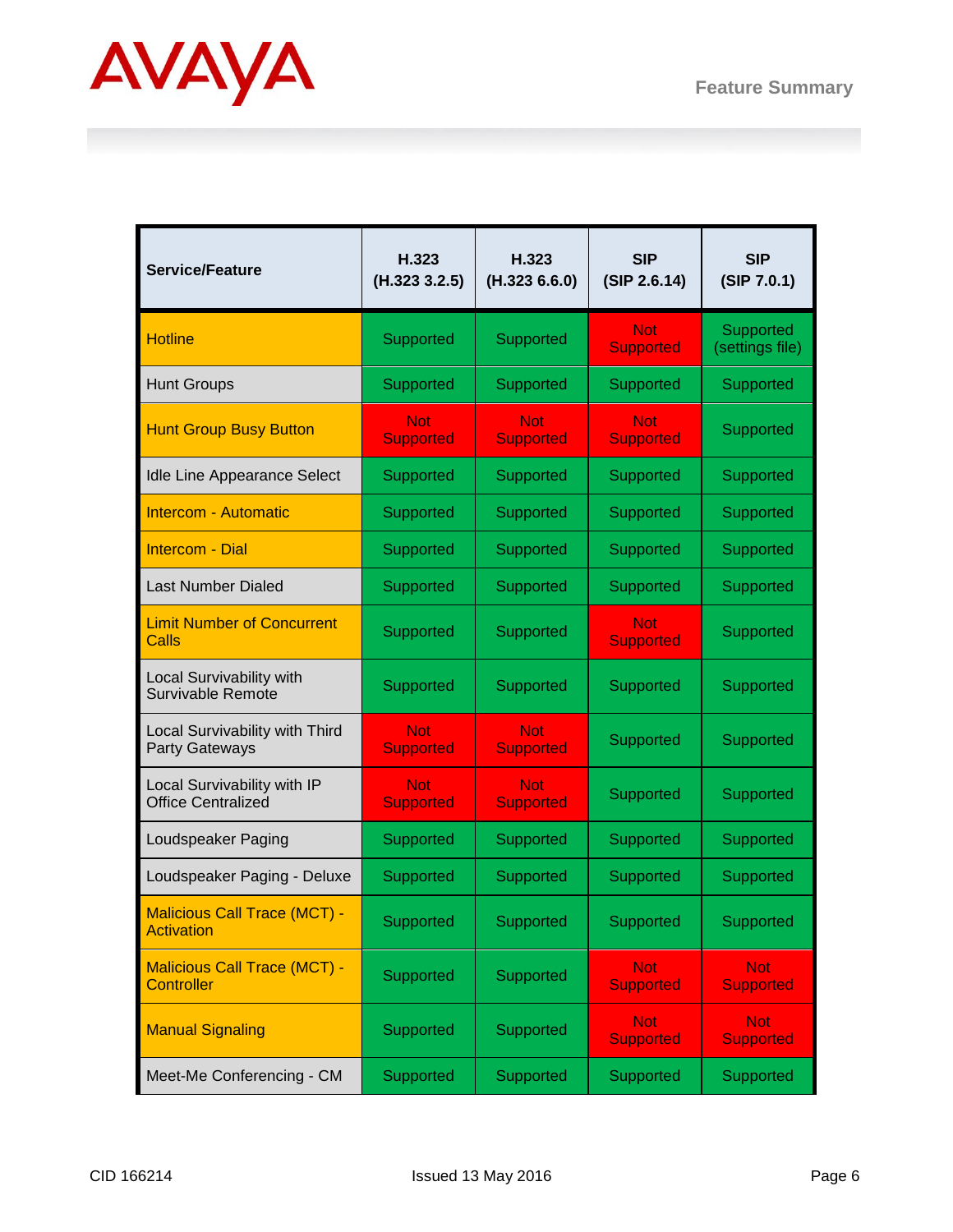

| <b>Service/Feature</b>                                                                       | H.323<br>(H.323 3.2.5)         | H.323<br>(H.323 6.6.0)         | <b>SIP</b><br>(SIP 2.6.14)           | <b>SIP</b><br>(SIP 7.0.1)            |
|----------------------------------------------------------------------------------------------|--------------------------------|--------------------------------|--------------------------------------|--------------------------------------|
| <b>Message Retrieval (one</b><br>button)                                                     | Supported                      | Supported                      | Supported                            | Supported                            |
| Message Waiting Indication<br>(own number)                                                   | Supported                      | Supported                      | Supported                            | Supported                            |
| <b>Message Waiting Indication</b><br>(third party number)                                    | Supported                      | Supported                      | Supported                            | Supported                            |
| <b>MLPP</b> (Multiple Level<br>Precedence and Pre-<br>emption) TDM Trunking                  | Supported                      | Supported                      | Supported                            | Supported                            |
| <b>Multiple Call Handling,</b><br><b>Multiple Lines, Multiple Call</b><br><b>Appearances</b> | Supported                      | Supported                      | Supported                            | Supported                            |
| <b>Multiple Device Access</b>                                                                | <b>Not</b><br><b>Supported</b> | <b>Not</b><br><b>Supported</b> | <b>Partially</b><br><b>Supported</b> | Supported                            |
| Multi-Language (Input and<br>Display)                                                        | Supported                      | Supported                      | Supported                            | Supported                            |
| Multi-Language Input<br>(Korean, Hebrew)                                                     | <b>Not</b><br><b>Supported</b> | <b>Not</b><br><b>Supported</b> | Supported                            | <b>Not</b><br><b>Supported</b>       |
| Multi-Language Input (Arabic,<br>Japanese, Chinese)                                          | <b>Not</b><br><b>Supported</b> | <b>Not</b><br><b>Supported</b> | <b>Not</b><br><b>Supported</b>       | <b>Not</b><br><b>Supported</b>       |
| <b>Night Service</b>                                                                         | Supported                      | Supported                      | Not<br><b>Supported</b>              | <b>Not</b><br><b>Supported</b>       |
| <b>One Touch Recording for</b><br><b>Modular Messaging</b>                                   | Supported                      | Supported                      | Supported                            | Supported                            |
| one-X Communicator -<br>Deskphone Mode                                                       | Supported                      | Supported                      | <b>Not</b><br><b>Supported</b>       | Supported                            |
| one-X Mobile Integration                                                                     | Supported                      | Supported                      | Supported                            | Supported                            |
| one-X Portal Integration                                                                     | Supported                      | Supported                      | <b>Partially</b><br><b>Supported</b> | <b>Partially</b><br><b>Supported</b> |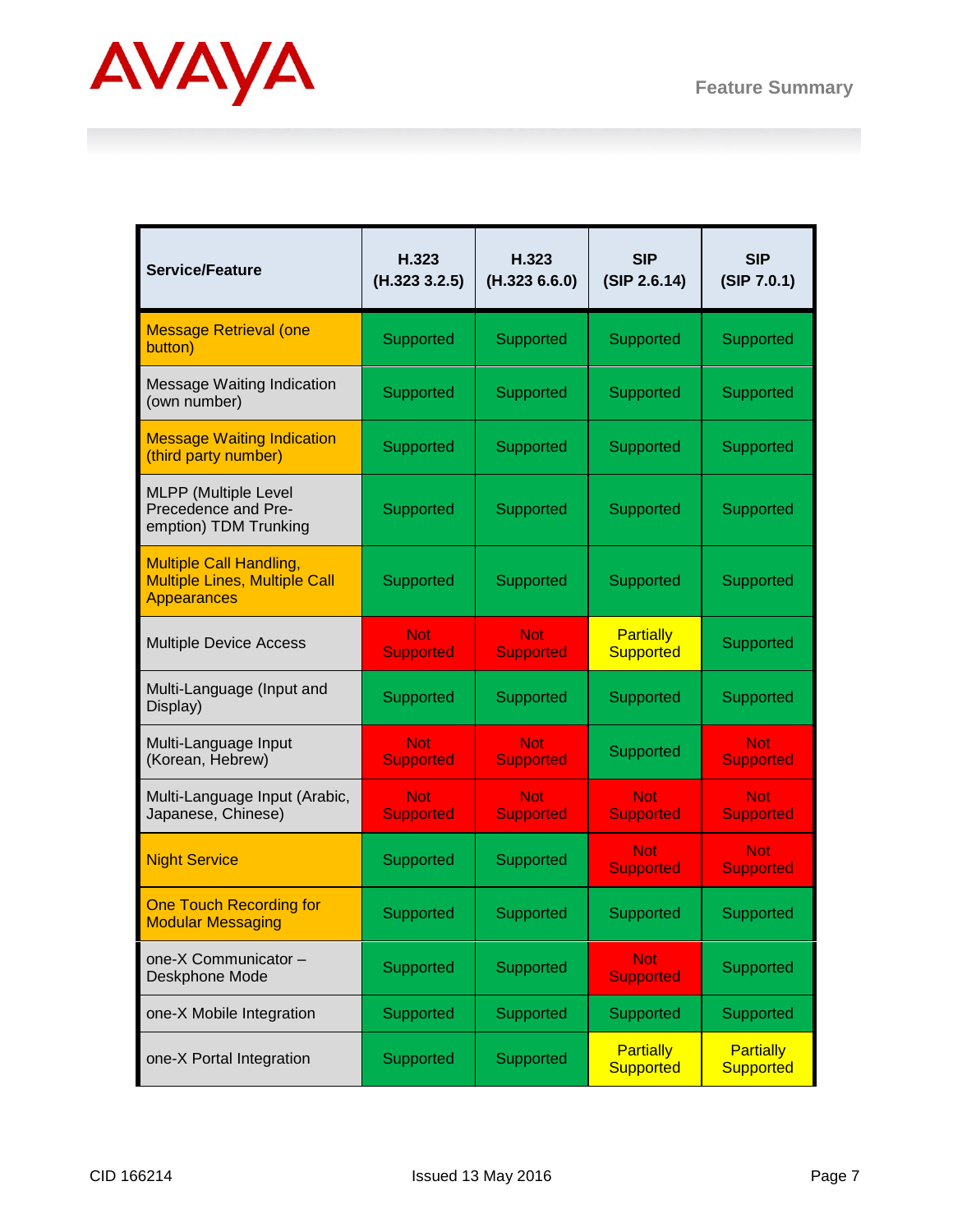

| <b>Service/Feature</b>                             | H.323<br>(H.323 3.2.5)             | H.323<br>(H.323 6.6.0)         | <b>SIP</b><br>(SIP 2.6.14)                      | <b>SIP</b><br>(SIP 7.0.1)      |
|----------------------------------------------------|------------------------------------|--------------------------------|-------------------------------------------------|--------------------------------|
| <b>Pin Checking</b>                                | Supported                          | Supported                      | <b>Not</b><br><b>Supported</b>                  | <b>Not</b><br><b>Supported</b> |
| Presence - Advertise                               | Supported                          | Supported                      | Supported                                       | Supported                      |
| Presence - Display                                 | <b>Not</b><br><b>Supported</b>     | <b>Not</b><br><b>Supported</b> | Supported                                       | Supported                      |
| <b>Priority Calling</b>                            | Supported                          | Supported                      | Supported                                       | Supported                      |
| <b>Pull Transfer</b>                               | Supported                          | Supported                      | <b>Not</b><br><b>Supported</b>                  | <b>Not</b><br><b>Supported</b> |
| Remote Worker - SBC                                | <b>Not</b><br><b>Supported</b>     | <b>Not</b><br><b>Supported</b> | Supported                                       | Supported                      |
| <b>Remote Worker - VPN</b><br>Integrated           | Supported                          | Supported                      | <b>Not</b><br><b>Supported</b>                  | <b>Not</b><br><b>Supported</b> |
| Ring Tones - "Classic" or<br>"European"            | Supported                          | Supported                      | Partially<br><b>Supported</b><br>(Classic only) | Supported                      |
| Ring Tones - Rich                                  | <b>Supported</b><br>$(9670G$ only) | Supported                      | <b>Not</b><br><b>Supported</b>                  | Supported                      |
| Ring Tones - Downloaded                            | <b>Not</b><br><b>Supported</b>     | <b>Not</b><br><b>Supported</b> | <b>Not</b><br><b>Supported</b>                  | Supported                      |
| <b>Ringing Control - Bridged</b><br>Line           | Supported                          | Supported                      | Supported                                       | Supported                      |
| Ringing Control - Per Contact                      | <b>Not</b><br><b>Supported</b>     | <b>Not</b><br><b>Supported</b> | <b>Not</b><br><b>Supported</b>                  | Supported                      |
| <b>Ringing - Abbreviated and</b><br><b>Delayed</b> | Supported                          | Supported                      | <b>Not</b><br><b>Supported</b>                  | <b>Not</b><br><b>Supported</b> |
| <b>Send All Calls</b>                              | Supported                          | Supported                      | Supported                                       | Supported                      |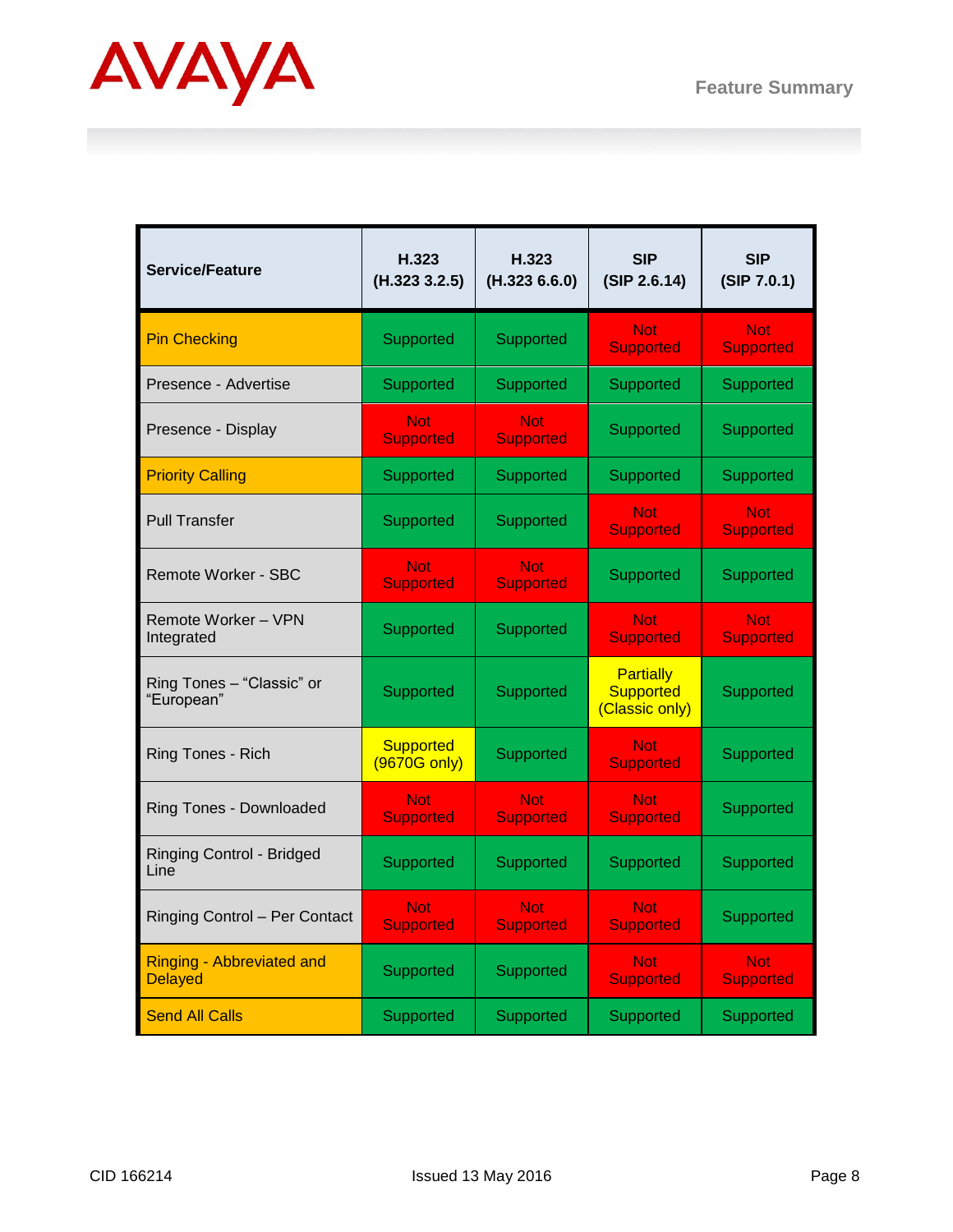

| <b>Service/Feature</b>                     | H.323<br>(H.323 3.2.5) | H.323<br>(H.323 6.6.0)         | <b>SIP</b><br>(SIP 2.6.14)                                 | <b>SIP</b><br>(SIP 7.0.1)      |
|--------------------------------------------|------------------------|--------------------------------|------------------------------------------------------------|--------------------------------|
| <b>Service Observing</b>                   | Supported              | Supported                      | <b>Partially</b><br><b>Supported</b><br>(observed<br>only) | Supported                      |
| <b>Simulated Bridged</b><br>Appearance     | Supported              | Supported                      | Supported                                                  | Supported                      |
| <b>Station On-Hook Dialing</b>             | Supported              | Supported                      | Supported                                                  | Supported                      |
| <b>Team Button</b>                         | Supported              | Supported                      | <b>Not</b><br><b>Supported</b>                             | Supported                      |
| <b>Temporary Bridged</b><br>Appearance     | Supported              | Supported                      | Supported                                                  | Supported                      |
| Time of Day Routing                        | Supported              | Supported                      | Supported                                                  | Supported                      |
| <b>Traffic Measurements</b>                | Supported              | Supported                      | Supported                                                  | Supported                      |
| Transfer (Attended,<br>Unattended)         | Supported              | Supported                      | Supported                                                  | Supported                      |
| Transfer on Hang-up                        | Supported              | Supported                      | <b>Not</b><br><b>Supported</b>                             | Supported                      |
| <b>Transfer to Voicemail</b><br>(Answered) | Supported              | Supported                      | Supported                                                  | Supported                      |
| <b>Transfer to Voicemail</b><br>(Alerting) | Supported              | Supported                      | <b>Not</b><br><b>Supported</b>                             | <b>Not</b><br><b>Supported</b> |
| <b>VIP Calling</b>                         | Supported              | Supported                      | Supported                                                  | Supported                      |
| Voice Initiated Dialing                    | Supported              | <b>Not</b><br><b>Supported</b> | <b>Not</b><br><b>Supported</b>                             | <b>Not</b><br><b>Supported</b> |
| Web Browser                                | Supported              | Supported                      | Supported                                                  | Supported                      |
| <b>Whisper Page Activate</b>               | Supported              | Supported                      | Supported                                                  | Supported                      |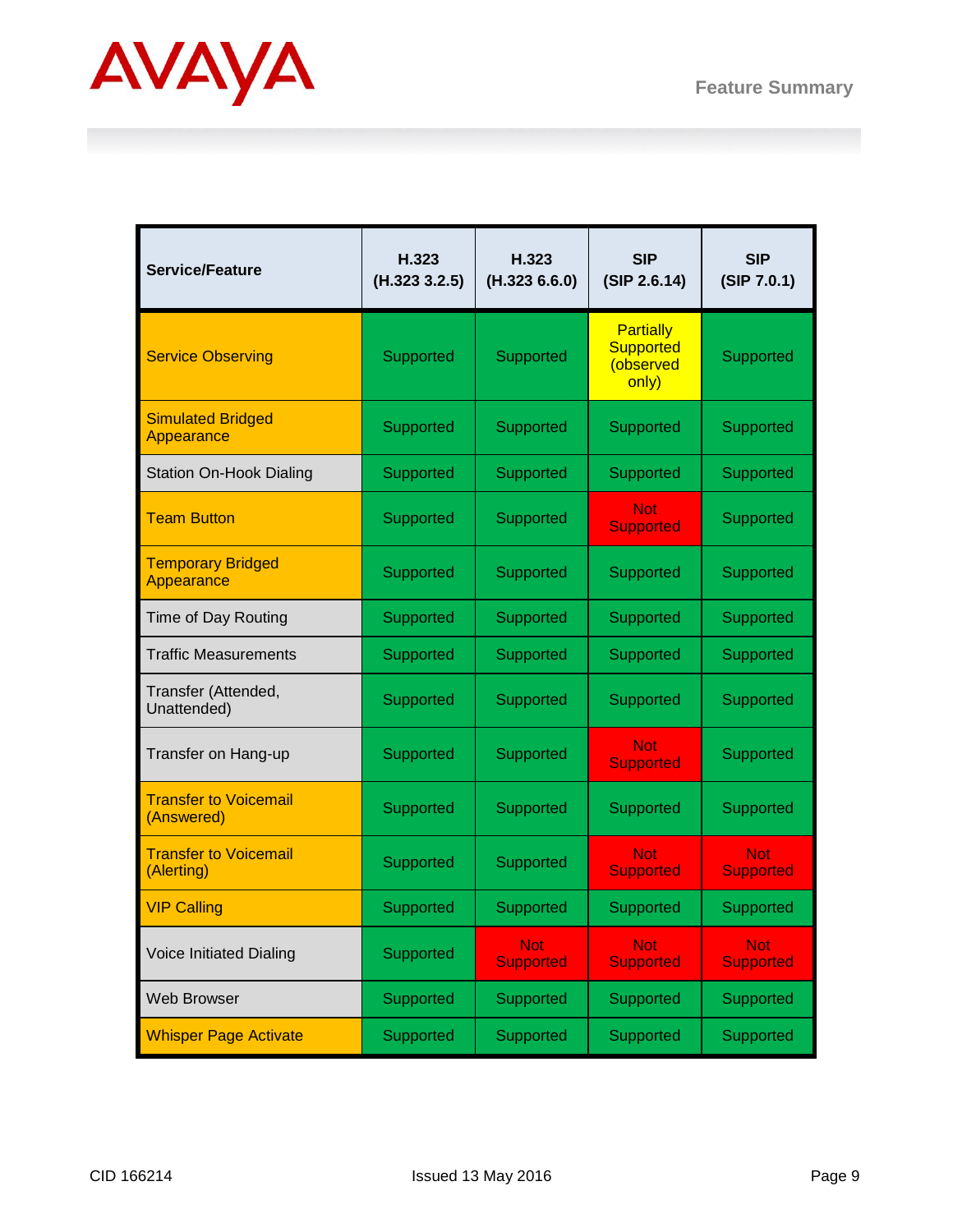

## **Service Descriptions**

The more detailed descriptions of the services listed in the previous table are described here in alphabetical order. Differences between H.323 and SIP operation are highlighted.

## *Abandoned Call Logging*

Calls which arrive, are not answered, and go to voicemail are added to the deskphone call log to notify the user a call was received, but not answered.

## *Abbreviated Dialing*

Abbreviated Dialing (AD) is used to reduce the number of digits needed to dial to place a call. Instead of dialing the entire number, a short code is dialed to access the number. The system then dials the stored number automatically. You can also assign abbreviated dialing buttons to H.323 deskphones, so that you press a single button to dial frequently called numbers.

## **You cannot assign abbreviated dialing buttons to SIP deskphones. SIP deskphone users can program the FAC and dial code number against a Contact or against a Speed Dial entry.**

#### *Abort Transfer*

Abort Transfer is used to stop the transfer operation whenever a user presses a non-idle call appearance button in the middle of the transfer operation, or when the user hangs up.

## *Account Codes*

Account Code Dialing associates a call with an account number. A user enters a FAC for Account Code Dialing before the user dials a deskphone number. You can specify the use of the FAC is mandatory or optional for the user. When a user dials a deskphone number and the FAC, the system records the:

- Deskphone number
- Account code

● Trunk Access Code (TAC), or the Automatic Route Selection (ARS) access code The system does not record the FAC for Account Code Dialing.

## *Advice of Charge*

Users can view call charges on deskphone displays. From a display, a user can see the cost of an outgoing call, both while the call is in progress and at the end of the call. If users are to control when the display of the call charge information is displayed, a display button can be administered. The system can also be administered so that the system displays call charges automatically whenever a user places an outgoing call.

## **This feature is not supported on SIP deskphones.**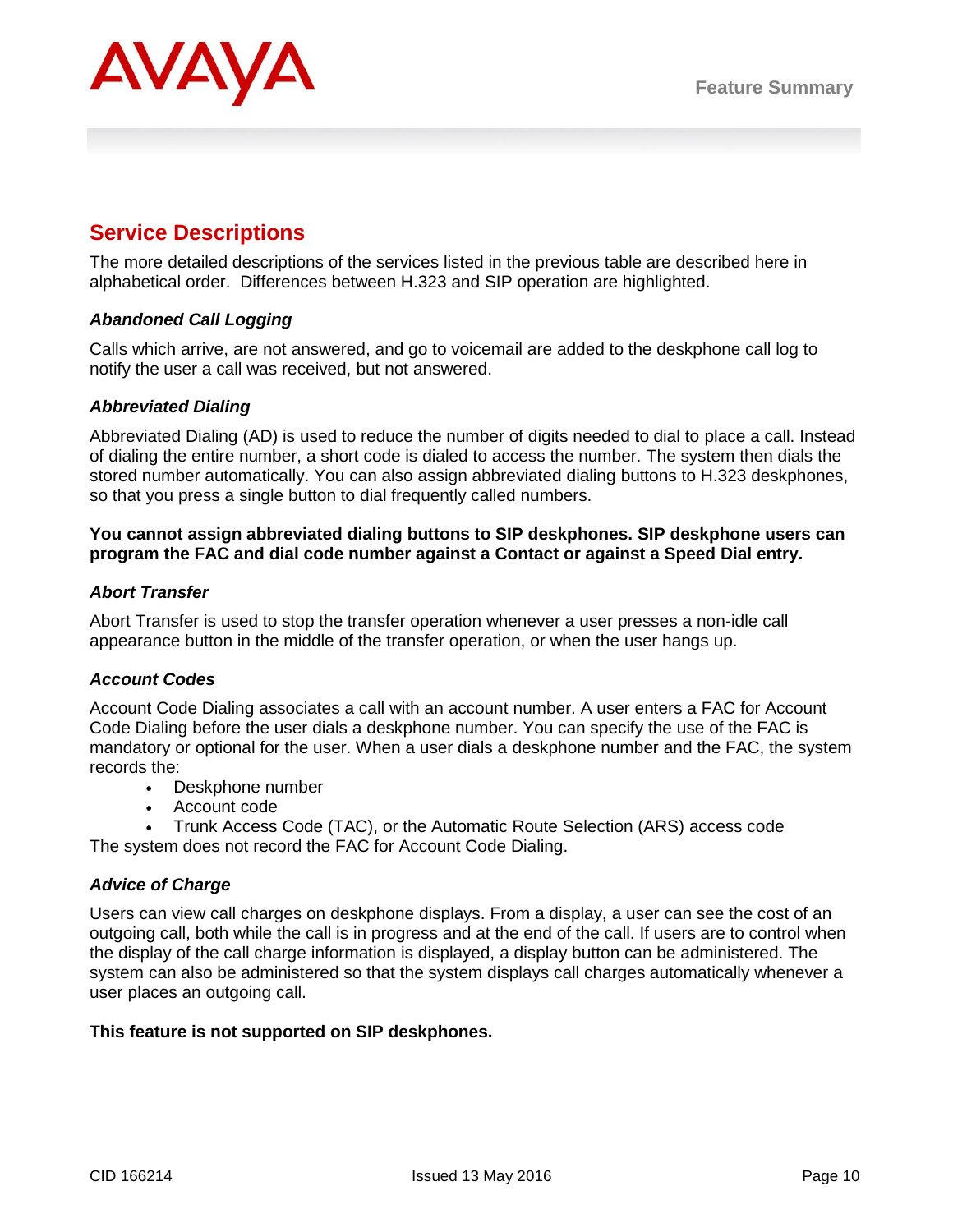

#### *Announcements*

"Announcements" is a feature to play recordings for callers in the enterprise. For example, you can inform callers that:

- The call cannot be completed as dialed
- The call is in a queue
- All lines are busy

Announcements are often used in conjunction with music. The source for announcements can be either integrated or external.

## *Attendant Console*

An attendant console is a terminal that has access to all the attendant features – Auto-Manual Splitting, Attendant Conferencing, Attendant Trunk Group Access, Attendant Intrusion, Attendant Overflow, etc. SIP deskphones can be "seen" (as extensions, busy line indicators, bridged appearances, etc.) and connected with an H.323 or DCP attendant console. **SIP deskphones cannot function as full-featured attendant consoles**.

## *Authorization Codes*

Authorization Codes allows a deskphone user to input a personal identification code as a means for extending the control of system users' privileges and security for remote access callers. Authorization codes may be used for any or all of the following reasons:

- allow a calling user to override the Facility Restriction Level (FRL) assigned to the originating station or trunk
- restrict individual incoming tie trunks and remote access trunks from accessing an outgoing trunk
- identify certain calls on call detail records for cost-allocation purposes
- and provide additional security control for the system.

## *Automatic Answer Intercom*

Intercom calls to SIP deskphones when set for automatic answer will immediately go off hook on speaker when an intercom call is received. Also, SIP deskphones may make intercom calls to other deskphones set for auto answer for intercom calls. Incoming automatic answer intercom calls do not alert audibly or visually, the receiving deskphones automatically answer the call, place the talkpath automatically on speakerphone, and display the caller's name on the active line appearance.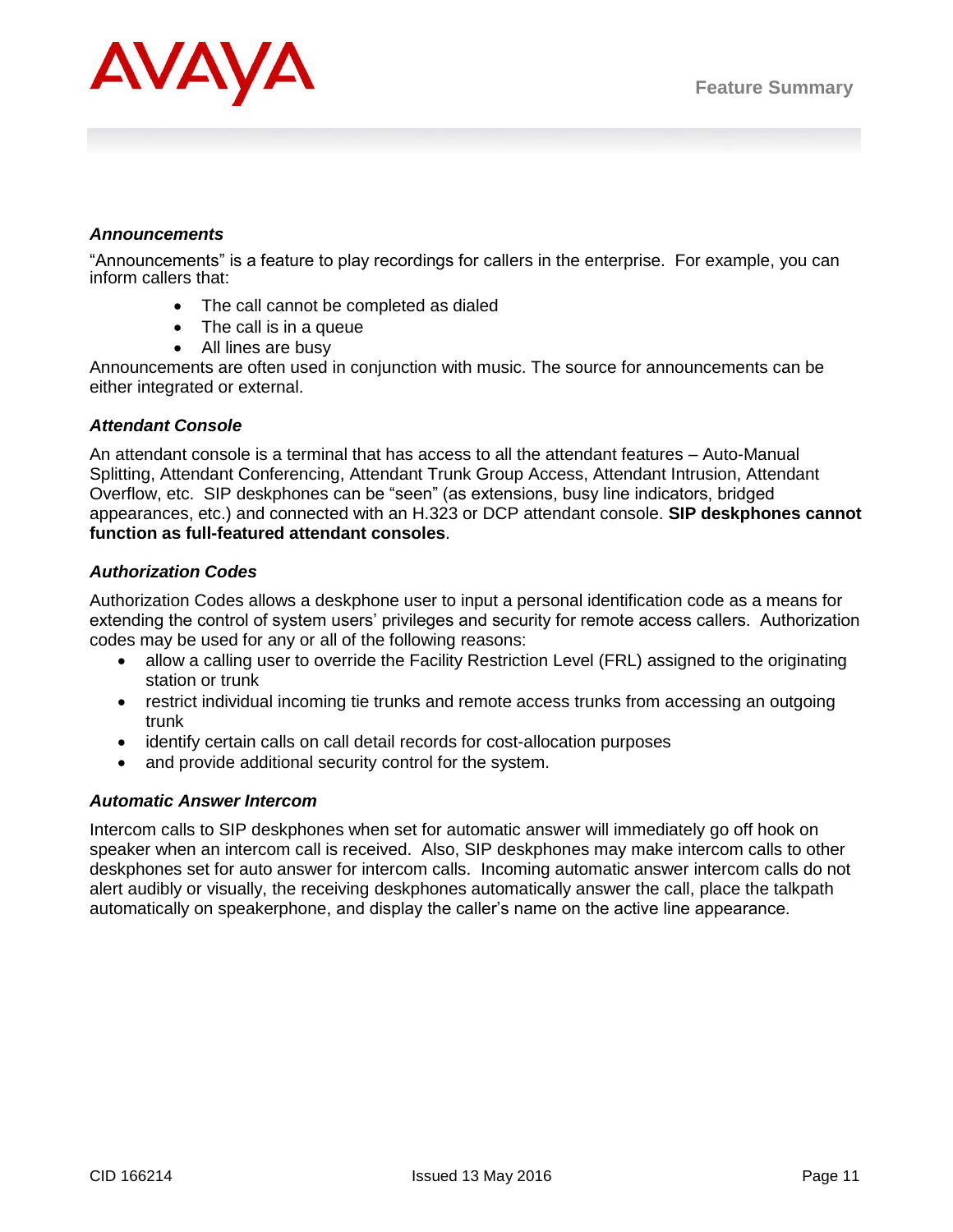

## *Automatic Callback*

Automatic Callback (ACB) allows internal users who place calls to busy or unanswered internal deskphones to be called back when the called deskphone becomes available. When a user activates Automatic Callback, the system monitors the called deskphone and when the called deskphone becomes available to receive a call, the system automatically originates the Automatic Callback call. The originating party receives priority ringing. The calling party then lifts the handset, and the called party receives the same ringing that the system provided on the original call.

## **SIP deskphones can make and receive ACB calls, but only when both deskphones are controlled by the same Communication Manager.**

#### *Automatic Dial Buttons*

Automatic dial buttons can be administered by the administrator or the user and appear on the button list of the deskphone. SIP users can have the auto dial buttons administered with names and numbers by the administrator or the individual users just like H.323.

#### *Automatic Exclusion*

Automatic exclusion allows a user of a deskphone to keep others with bridged line appearances of the same extension from bridging onto an existing call. Automatic exclusion is administered on a per station basis. Users may turn off automatic exclusion by pressing the exclusion button.

#### *Automatic Hold*

With automatic hold, a user can also press a second call appearance to put an active call on hold. With deskphones, the user can choose with each call if hold or automatic hold is to be selected by selecting the "hold and answer" or "drop and answer" options presented on the screen.

#### *Automatic Route Selection (ARS)*

Automatic Route Selection routes calls over the public network based on the preferred (normally the least expensive) route available at the time the call is placed. ARS provides a choice of routes for any given public network call.

#### *Aux-work for a Hunt Group*

If an agent is an ACD split and a hunt group member, the agent in the split usually has an AUX work button that also activates or deactivates the Hunt Group Busy option. If an agent is the last available member and pushes the AUX work button, the lamp on the button flashes until the queue is empty. The flashing light means that the agent is still available. When the queue is empty, the lamp lights but does not flash, and the system activates Hunt Group Busy. **This capability is not supported on SIP deskphones (refer to "Hunt Group Busy Button" for an alternative).** *As a workaround, the Hunt Group Busy Activation/Deactivation FACs can be dialed from the SIP deskhone.*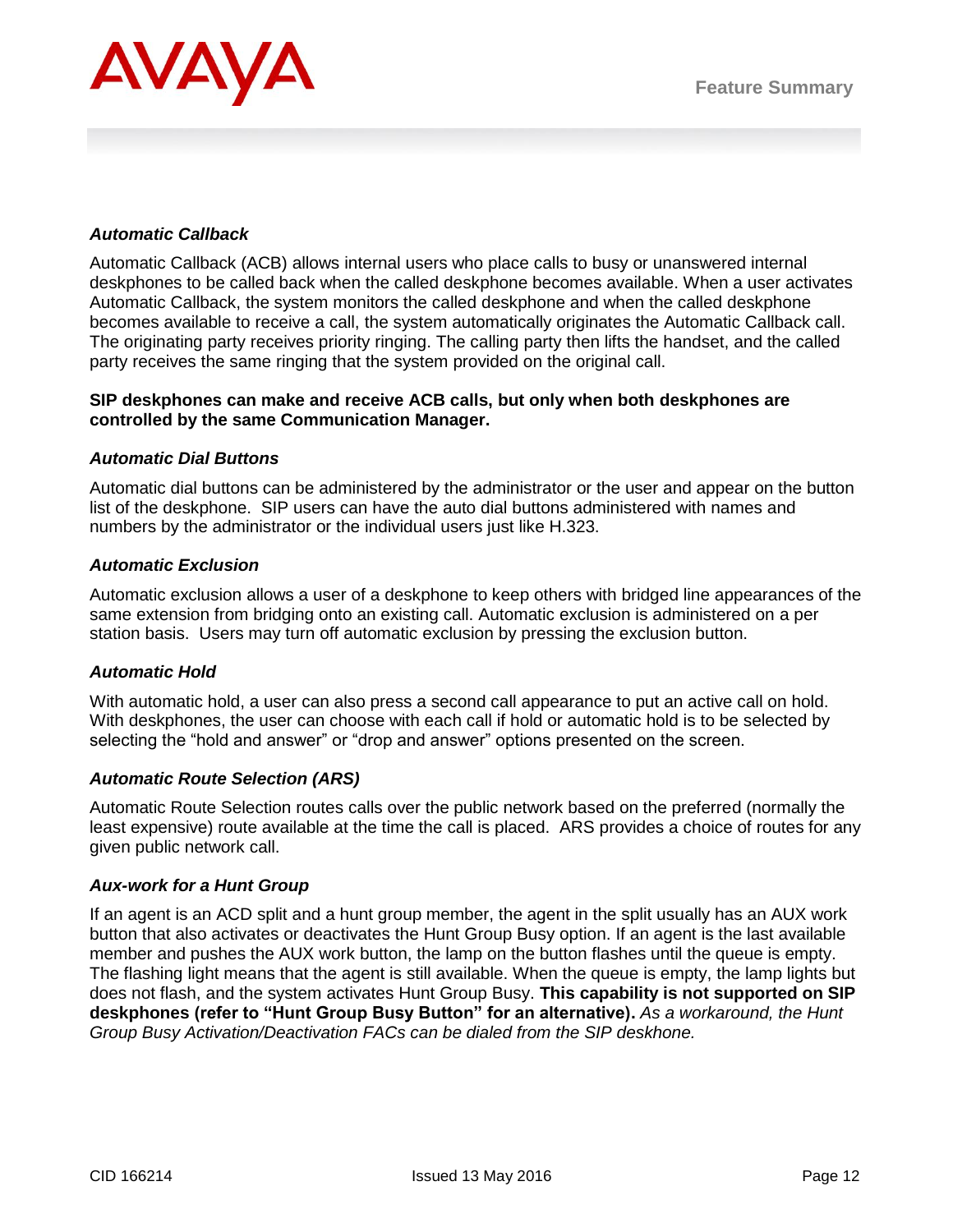

## *Bridged Line (Call) Appearances*

The bridged line appearance feature is used to give multi-appearance deskphones an appearance of another deskphone number. With a bridged line appearance, the user can originate, answer, and bridge onto calls to or from the deskphone number of another user.

## *Bridged Line Appearances - Analog*

Analog Bridged Line Appearances allow an analog phone to be bridged with a digital/IP phone. **This feature is not supported on SIP deskphones.**

## *Busy Line Indicator*

The busy line indicator provides deskphone users with a visual indicator of the busy or the idle status of one of the following system resources:

- An extension number
- A trunk group
- A terminating extension group (TEG)
- A hunt group, either direct department calling (DDC) or uniform call distribution (UCD)
- Any loudspeaker paging zone, including all zones

## *Button Module (12, 24)*

The 12 button module can be used with the 9608/9608G/9611G/9641G IP Deskphone. The 24 button module can be used on all models except the 9601/9620L/9620C/9621G/9670G. They connect to either SIP or H.323 phones and provides up to 24 simultaneously visible and accessible buttons and lamps to support bridged call appearances, busy line indicators and one-touch access to CM features and visible feature status indications.

## *Call Coverage (6 levels)*

Call Coverage provides automatic redirection of calls that meet specified criteria to alternate answering positions in a call coverage path. Lead coverage paths can be administered to apply to all calls at the same time, internal or external calls, or to apply to a specific day of the week or a specific time of day. Different coverage paths are administered based on incoming call origination, type or time. Building on the concept of call forwarding, personal call coverage programming redirects to a defined path of answering deskphones and will default to the called party's voice mailbox only as a last resort. Calls will not be redirected to the forwarding position or voice mailbox of a station user defined in the call coverage path; the originally called party's coverage path overrides intermediary station user call forwarding commands. The objective of personalized call coverage features is to reduce dependency on voice mail systems because a human answering station rather than a noninteractive machine might be preferred by the caller. Call coverage is supported for 6 levels in CM, and is available for both the deskphones covered for and as coverage points.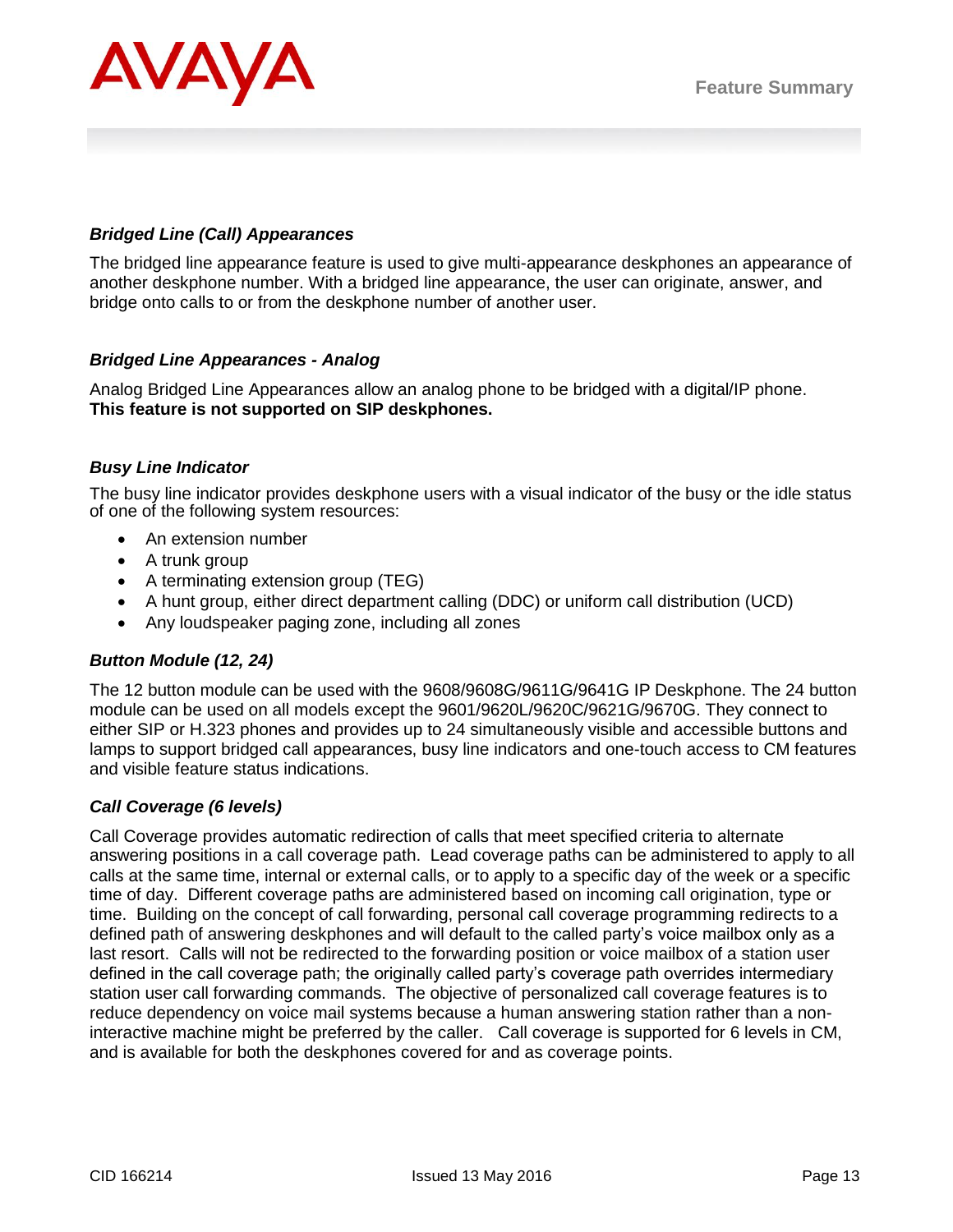

## *Caller ID (Name and number)*

Caller ID is used to interpret calling party information that is signaled over ISDN, H.323 or SIP trunks, and displaying the calling party number and calling party name on the deskphone. Caller ID is also known as Incoming Call Line Identification (CLID). Name and number is also displayed for internal callers as well.

## *Call Forward (All, busy, don't answer, disable)*

Call forwarding redirects any incoming calls to another destination. Deskphones can forward calls for the following: all calls, calls when station is in use (busy), and calls that go unanswered. In addition, users can enable or disable call forwarding from their deskphones.

The system forwards a call only once. For example, assume that extension A designates extension B as its forwarded-to destination, and that extension B designates extension C as it's forwarded-to destination. When someone calls extension A, the system first attempts to ring the call at extension A. If the system is unable to ring the call at extension A, the system attempts to ring the call at extension B. If the system is unable to ring the call at extension B, the system redirects the call to the coverage path of extension A, if a coverage path is available at extension A, and if the coverage criteria of extension A are satisfied when applied at extension B. The system does not forward the call to extension C under any circumstances.

## *Call Hold, Resume*

Deskphone users use the "Hold" soft button to hold a call and the "Resume" soft button to un-hold the call. The system holds the call at the call appearance that is used for the call. Deskphone users can hold a call on each call appearance.

## *Call Log (Missed/Answered/Outgoing calls, Call/Delete/Details)*

Call Log stores dialed station numbers and incoming identification numbers [internal CLID (Calling Line Identification), ANI (Automatic Number Identification)]. The numbers that are stored are those of the most recently dialed and incoming calls. Pressing a call log button brings up the display. Calls to numbers appearing in the call log display field can be dialed automatically through menu control keys and entries may also be deleted via the menu control keys.

Users can also add a call log entry to contacts/phonebook. The call log stores up to 100 calls. For H.323 deskphones, the call log can be backed up to an HTTP server and loaded whenever a user logs in, providing access to the same call history information from any H.323 deskphone in the enterprise. For SIP deskphones, the call log is maintained locally.

## *Call Log (Busy)*

Call logs for H.323 deskphones and SIP 6.5.x deskphones will show missed calls for calls which are not presented to the deskphone due to all appearances being busy. **Call logs for SIP 2.6.x deskphones do not contain such entries.**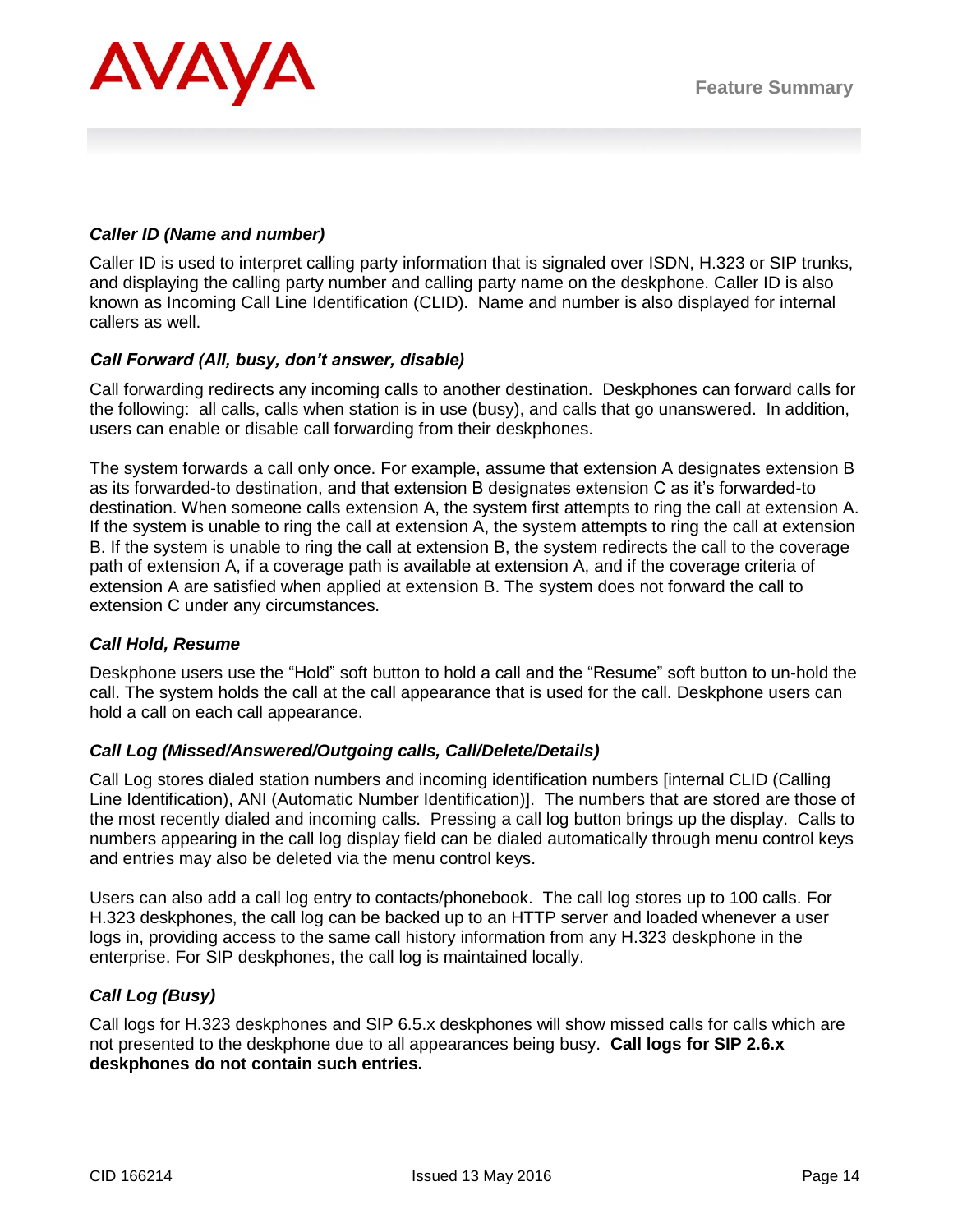

## *Call Log (Offline)*

Call logs for H.323 6.6.x and SIP 6.5.x deskphones which were off-line when a call was received will appear in the log when the deskphone logs back in. Call logs for H.323 3.2.x deskphones which were off-line when a call was received will appear in the log when the H.323 deskphone logs backs in if CES is used. **Call logs for SIP 2.6.x deskphones do not contain such entries.**

## *Call Park, Answer Back*

Call park and answer back are used to park a held call and retrieve it later from any other deskphone within the system. For example, a user can answer a call at one extension, put the call on hold, and then retrieve the call at another extension. Or the user can answer a call at any deskphone after an attendant or another user pages the user. Deskphones can park a call either using the FAC or the "call-park" feature button. Calls are un-parked using the answer back FAC, or the "call-park" button.

## *Calling Party Number Block, Unblock*

Calls from to outside trunks can block the calling party number for outside calls using either a FAC or feature buttons on the set. Deskphone users can invoke either a block or unblock operation before each call made.

## *Calling Party Number Block, Unblock of Internal Numbers*

A typical Communication Manager internal call generally provides calling/called party numbers and an administered text name string which are displayed on the involved parties' terminals. The internal calling party block feature provides stations the capability (via proper COR administration) of masking off the calling party name and number and replacing it with a "hard-coded," system-wide text string, "Info Restricted," which will be displayed on the called party's terminal. In addition, the feature also provides a way of administering so the CPN/Name information not be masked-off when the call is made. Deskphone users can either block or unblock the CPN and name information with either the FAC codes or feature buttons on the set.

## *Call Pickup*

Call Pickup allows users to answer calls for one another. The Call Pickup feature requires that users be members of the same pickup group. With Call Pickup, the administrator creates one or more pickup groups where a pickup group is a collection, or list, of individual deskphone extensions. A user extension can belong to only one pickup group.

To pick up a call, the user enters the feature access code (FAC) of the call pickup feature and then the call pickup group number of the ringing call. Alternatively, the user can press the "call-pkup" call pickup button of the group that has been assigned to his/her deskphone to pickup the call.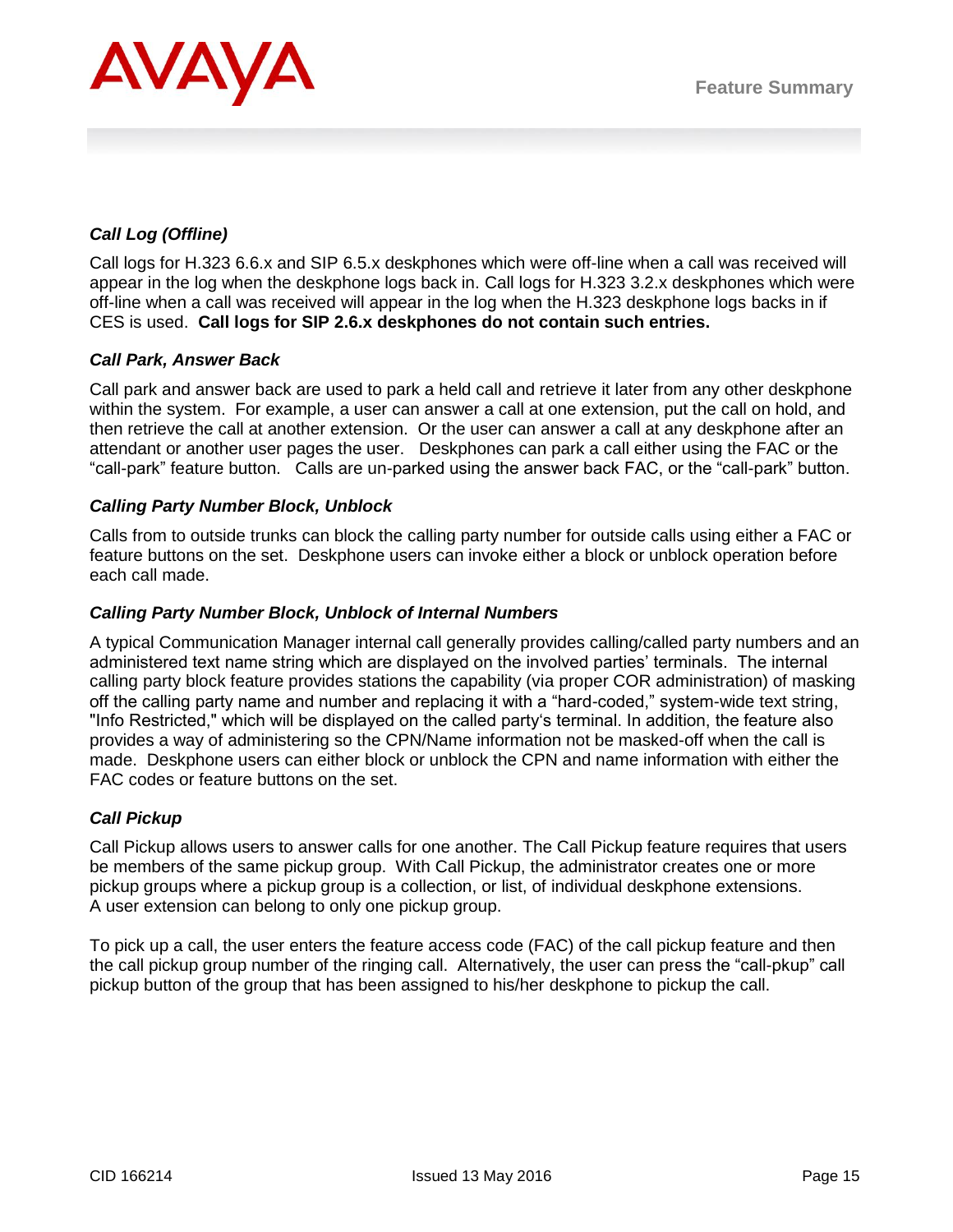

## *Class of Service*

COS is used to allow or deny user access to some system features for deskphones, such as:

- Automatic Callback
- Call Forwarding
- Data Privacy
- Trunk-to-Trunk Transfer Override
- QSIG Call Offer Originations
- Contact Closure Activation
- Console Permission

## *Click to Conference*

Click to conference is only supported for H.323 deskphones. Conferencing is accomplished by highlighting the appropriate contact in the contact list.

## *Code Calling*

One type of loudspeaker paging is "code calling" or chime paging. If frequent voice pages are undesirable, you can assign a unique series of chimes, or a chime code to each extension. The chime code assigned to that extension plays over the speakers when that extension is paged.

## *Conference (Ad-Hoc – 6 Party)*

Ad-hoc conferences of up to 6 parties can be created.

## *Contact Center (General)*

Communication Manager has many features that are associated with contact centers or ACD (automatic call distribution). Examples of these are: agent login logout, after call work, aux work, etc. **These features are not supported with SIP 2.6.x software.**

## *Contacts (Add/Edit/Delete/Details)*

Deskphones provide access to a maximum of 250 contacts (phonebook entries) with 3 (H.323) or 6 (SIP) numbers each. Changes to contacts are automatically backed up to a server (PPM for SIP, HTTP for H.323 if configured) and loaded whenever a user logs in.

## *Core Redundancy*

Deskphones can connect to multiple IP addresses in the core allowing a core element or network connectivity failure without sacrificing service to the endpoint. H.323 deskphones do this by allowing connections to multiple CLANs or through connecting directly with the Processor Ethernet (PE) server interface. SIP deskphones allow for connection to two core Session Managers, and one Survivable Remote.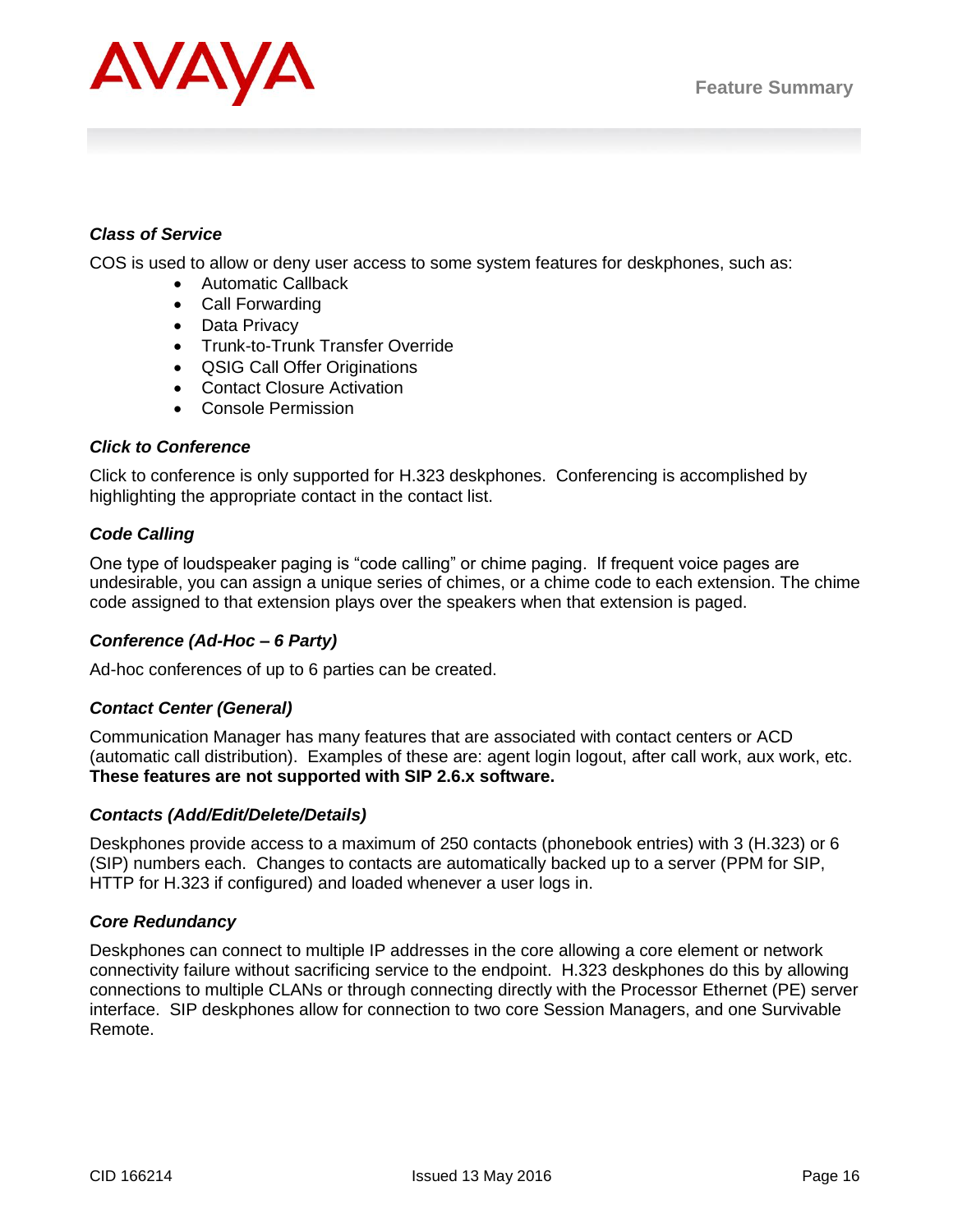

## *Crisis Alert*

The Crisis Alert capability notifies the attendant, and up to 10 other designated users when someone dials an emergency number (like 911 in the US). When a user dials an emergency number, the system sends both an audible alert and a visual alert to the attendant console and phones designated for crisis alert displays. Both H.323 deskphones and SIP deskphones can make emergency calls that are viewable using crisis alert. H.323 deskphones can be used to view crisis alert information. **SIP deskphones cannot be used to view crisis information.**

## *Directed Call Pickup*

With Directed Call Pickup, users can specify what other deskphone they want to answer. Call pickup groups are not needed with Directed Call Pickup. With directed call pickup, a user can answer an incoming call on another deskphone by entering the Directed Call Pickup feature access code (FAC) followed by the extension of the ringing call. Alternatively, the user can use the "dir-pkup" directed call pickup button on the deskphone followed by the extension to pickup a call ringing on another extension.

## *Directory (Aura Integrated)*

Avaya Aura® has an integrated directory which contains the names and extensions of all users which are provisioned on the system.

H.323 deskphones access this directory via the "Directory" softkey. Deskphones with SIP 6.5.x software access this directory via the "Contacts" button followed by "Search" softkey. **This capability is not supported on Deskphones with SIP 2.6.x software**. Once the correct name is found, a call can be made to the associated number or the name/extension can be added to the local contacts.

## *Directory (LDAP)*

Deskphones can access the entire enterprise name and number database for calling using the LDAP integration. Avaya distributes a script that can be installed on a standard web server to provide access from the WML browser on the deskphones to an enterprise LDAP directory. This feature is also available from the Utility Server Template as a "Directory Application".

## *Distinctive Ringing*

Distinctive Ringing provides different ringing patterns for different types of calls. Deskphones configured to use either "Classic" or "European" ringtones will ring with different patterns. Deskphones configured to use either "Rich" or downloaded ringtones will ring with the same pattern irrespective of the type of call.

## *Emergency Button (one touch access)*

The Emergency button on deskphones provides one-touch access to make an emergency call even when the phone is logged out, registered but inactive, or locked.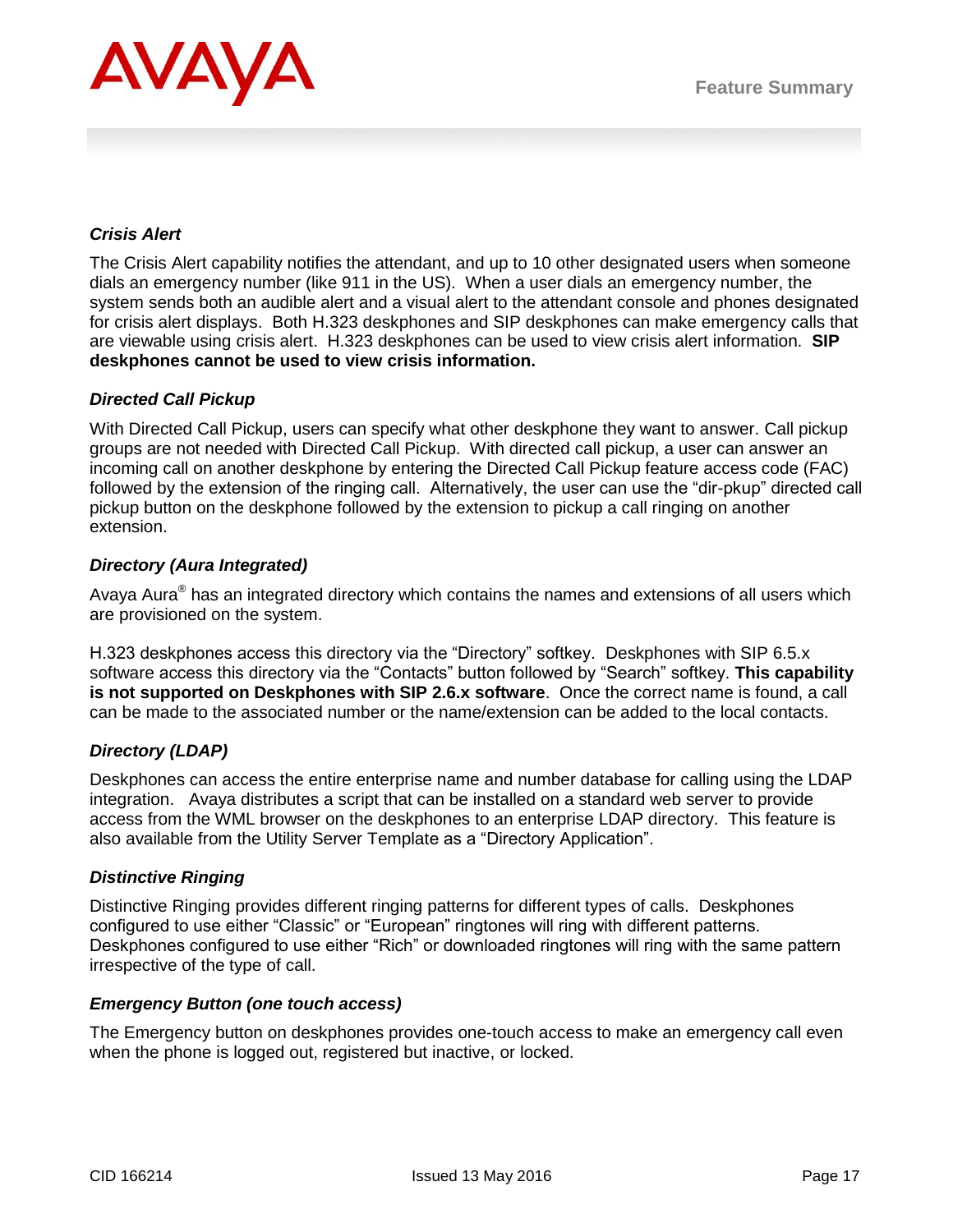

## *Enhanced Call Forwarding*

Enhanced Call Forwarding allows a deskphone to forward calls to different locations based upon the status of the phone at the time that the call is received as well as the source (internal/external) of the call. There are six types of Enhanced Call Forwarding:

- Unconditional internal calls
- Unconditional external calls
- $\bullet$  Busy internal calls
- $\bullet$  Busy external calls
- No Reply- internal calls
- No Reply external calls

Deskphone users can activate or deactivate any of these types from their phone, and can specify different destinations for each type of call. Deskphone users with SIP 6.5.x software can program all six from a single screen.

## *Enhanced Group Call Pickup Alerting*

The enhanced call pickup button on a deskphone can be administered with different alerting options for the group members including, silent, single alert, continuous, delayed, and abbreviated.

This feature only works for the call pickup group button with enhanced call pickup alerting turned on (in the system features form).

## *Exclusion*

Exclusion or "manual" exclusion allows a user of deskphones to keep others with bridged line appearances of the same extension from bridging onto an existing call. The user presses the exclusion button either before the user places the call or when the user is active on the call to keep others from bridging onto the call. If the user presses the exclusion button while others are bridged onto the call, CM will drop the other users from the call. To turn off manual exclusion, the user presses the exclusion button.

## *Extended Call Pickup*

With Extended Call Pickup, users in one pickup group can answer calls that come in for users in another pickup group. Extended Call Pickup allows the administrator to define one or more extended pickup groups and calls are "picked-up" by entering the Extended Call Pickup feature access code (FAC) and the 1-2 digit number to indicate the group of the ringing call to be picked up. There is no feature button that can be administered as an "extended call pickup" button, but an abbreviated dial button can be administered with the Extended Call Pickup FAC code for faster operation.

## *Extension to Cellular (EC500)*

Extension to Cellular (EC500) allows a deskphone and associated cellular phone to ring simultaneously when there is an incoming call. It also allows users to "extend" an active call on their deskphone to their cellular phone.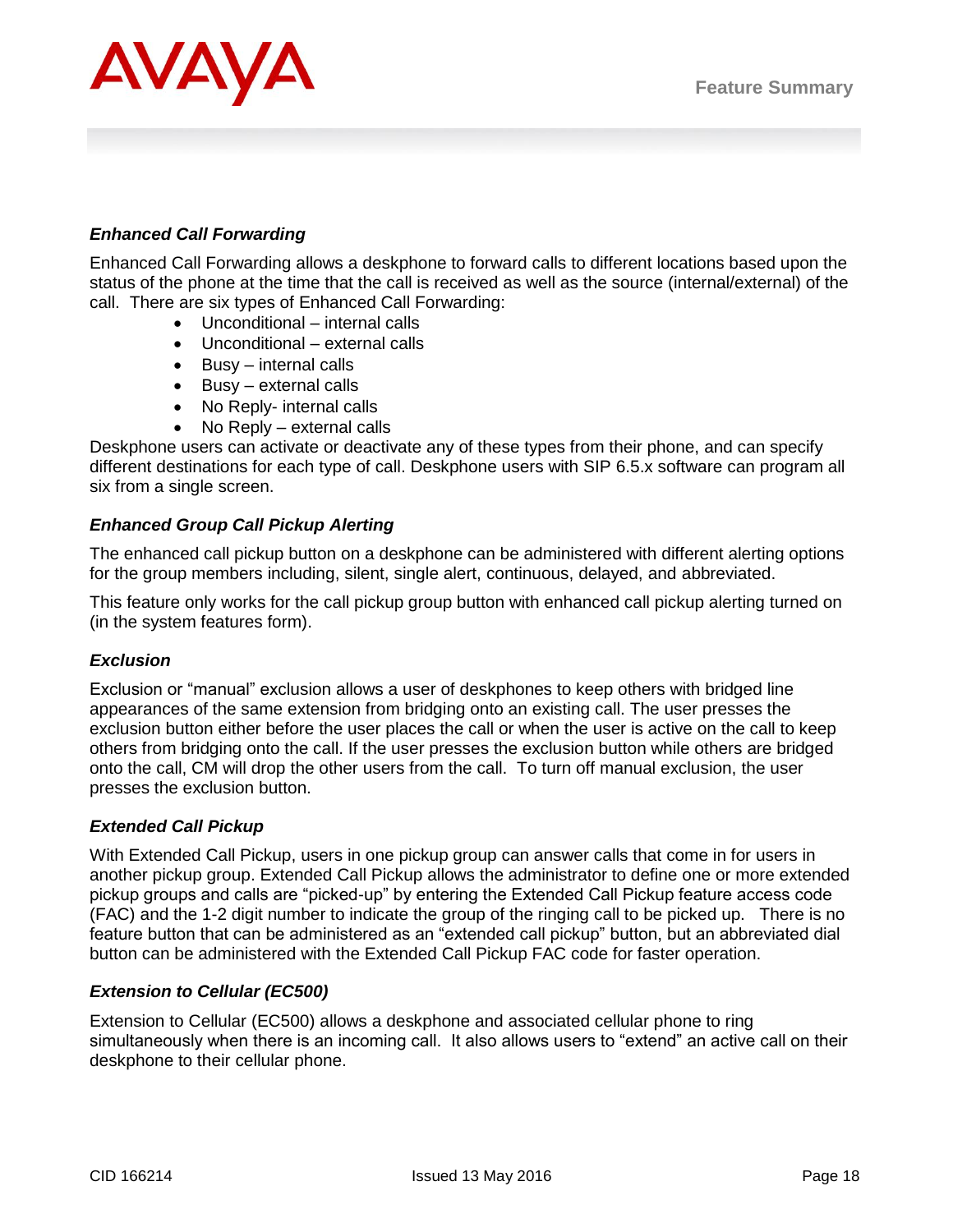

## *Favorite Button*

On SIP deskphones, buttons that appear on the "features" screen or other screens than the main screen can be programmed at the phone to appear on the main screen. This is quite useful for features that visibly alert or are used often like call pickup, EC500, extend call, etc. **H.323 deskphones do not have this capability**.

## *Feature Name Extensions (FNE)*

Once Extension to Cellular is enabled, a cell phone user can activate certain Communication Manager features by dialing a feature name extension (FNE). FNEs correspond to a direct inward dialing (DID) number for each feature. The administrator creates the FNEs. The FNEs can be administered on a per-CM basis.

Users with SIP deskphones can use Extension to Cellular FNEs to activate features on their SIP deskphones like *active appearance select*, *activate/deactivate SAC*, etc.

## *Flexible Language Displays*

Flexible language displays allows the deskphone to display any one of approximately 15 languages. For H.323, this also includes that ability (with a downloadable tool) to customize the words and phrases displayed by the UI for additional languages.

## *Forced Entry of Account Codes*

Forced Entry of Account Codes requires the entry of an account code for every call. The following can be administered:

- All users enter an account code for all calls
- All users enter an account code for calls that are made on a specific trunk.
- All users enter an account code for calls that are made to a specific deskphone number
- A specific user enters an account for all calls that are made by that user

With Forced Entry of Account Codes (FEAC), the system rejects any call a user makes without an account code FAC, if the call requires an account code. When the system rejects the call, the user hears intercept tone.

## *Guest Login*

Guest Login allows users to temporarily log into an already-logged-in deskphone. When they subsequently log out, the deskphone reverts to the previously logged-in extension. **Guest Login is only supported on H.323 deskphones.**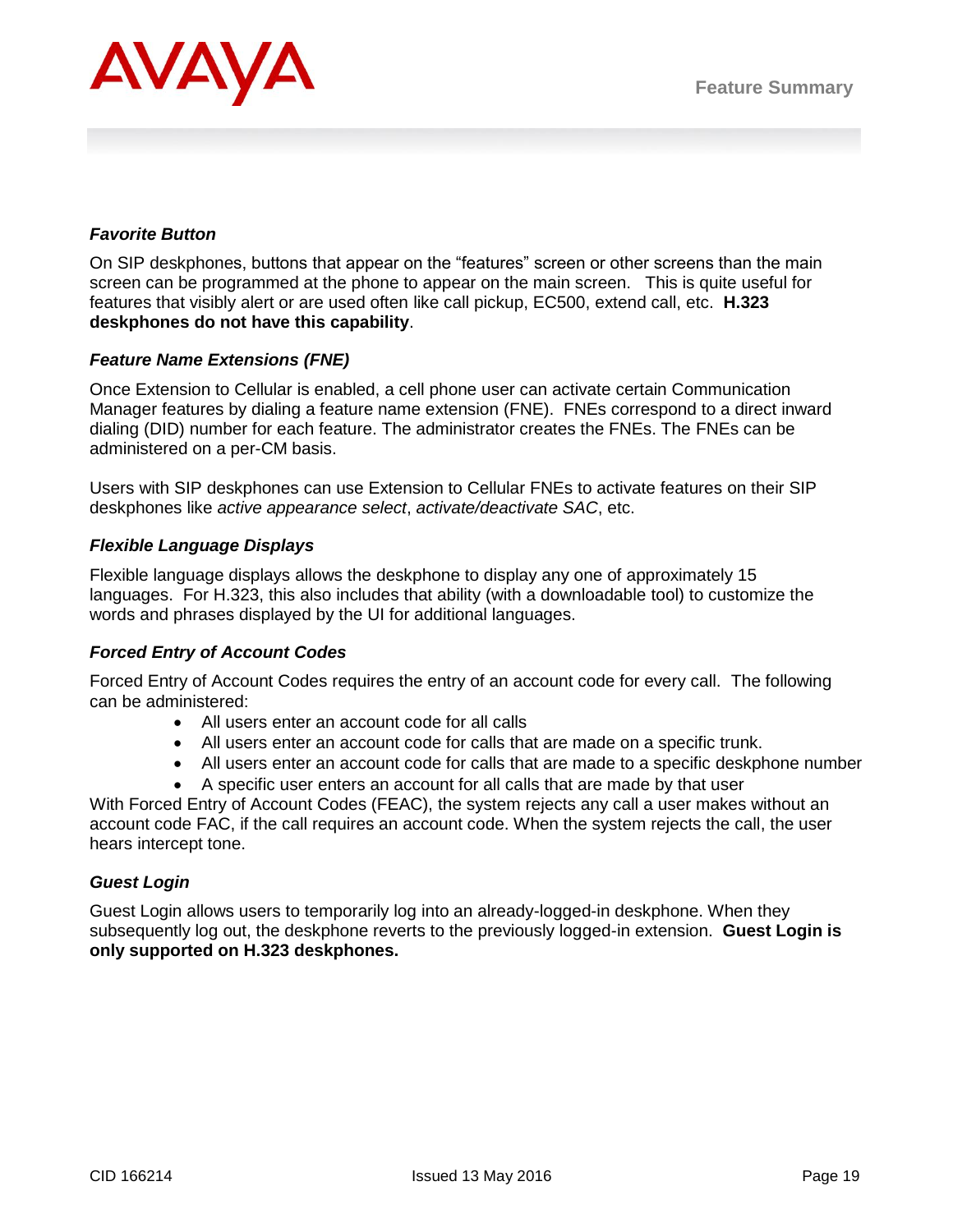

## *Group Paging*

With the Group Paging feature, you can create a page group, and assign extensions as members of the group. You assign an identifying extension to each page group, which users dial to page the group. When a user dials the extension of the paging group, Avaya Communication Manager activates the speakers on all the deskphones in the group and each user can hear what the "pager" speaks. Group Paging is one-way communication: Group members hear the person place the page, but cannot respond directly.

#### **Deskphones with SIP 2.6.x software can initiate a page but cannot receive a page.**

## *Hold Recall*

Calls that are held by a user will return to the deskphone that held the call after a fixed period of time (the long hold recall timer). When the call returns to the deskphone that held the call, the deskphone alerts and the display indicates the call has exceeded the long hold recall timer.

#### *Hospitality*

A set of features used in the hotel or hospitality industry. Examples include "Automatic Wakeup" and "Do not Disturb", etc. These work for H.323 deskphones, **but are not operational for SIP deskphones.**

## *Hotline*

Hotline is the ability to place calls to pre-arranged extensions without entering the extension of the destination with the keypad. H.323 deskphones support this feature. SIP deskphones with SIP 6.5.x require the use of the 46xxsettings file to administer the deskphone for hotline. **SIP deskphones with SIP 2.6.x software do not support this feature.**

#### *Hunt Group Busy Button*

The "Hunt Group Busy Button" allows the user of the deskphone to opt in/out of a hunt group and includes a visual indication of their status in that hunt group. **This button is supported with SIP deskphones running SIP 7.0.1 or later software.** 

#### *Intercom - Automatic*

Automatic intercom is a feature where a button is administered that calls a predefined extension when the button is pressed. An intercom call makes a unique alerting sound. If the deskphone has an intercom button with a status lamp, the lamp also flashes.

To control which users can make intercom calls to each other, the user deskphones are placed in groups called "intercom groups." Once you add a set of deskphones to the group, users can make intercom calls by administering an automatic intercom button on their deskphone.

#### *Intercom – Dial*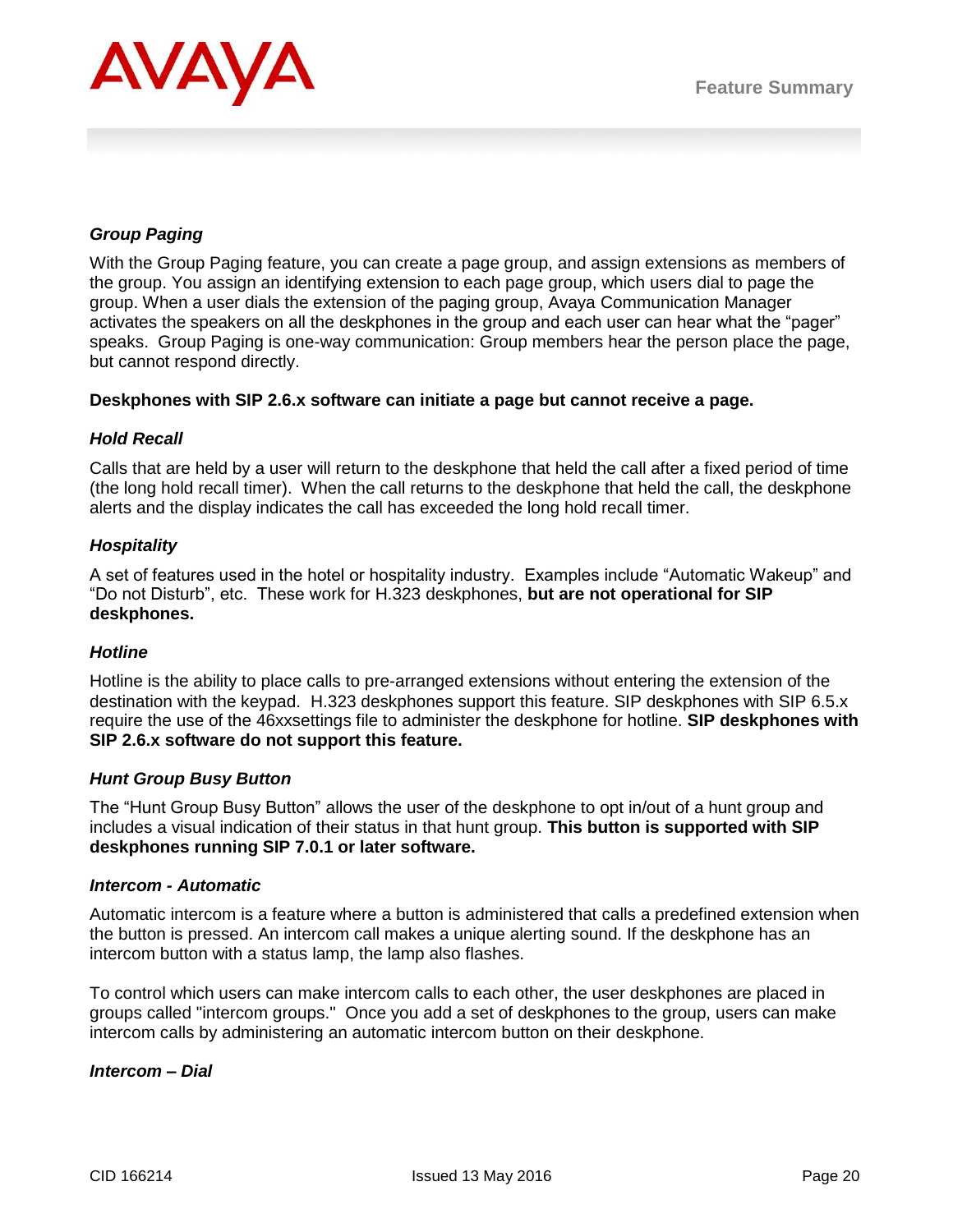

Dial intercom allows one user to call another user in the same intercom group by pressing the dial intercom and one or two other digits. An intercom call makes a unique alerting sound. If the deskphone has an intercom button with a status lamp, the lamp also flashes.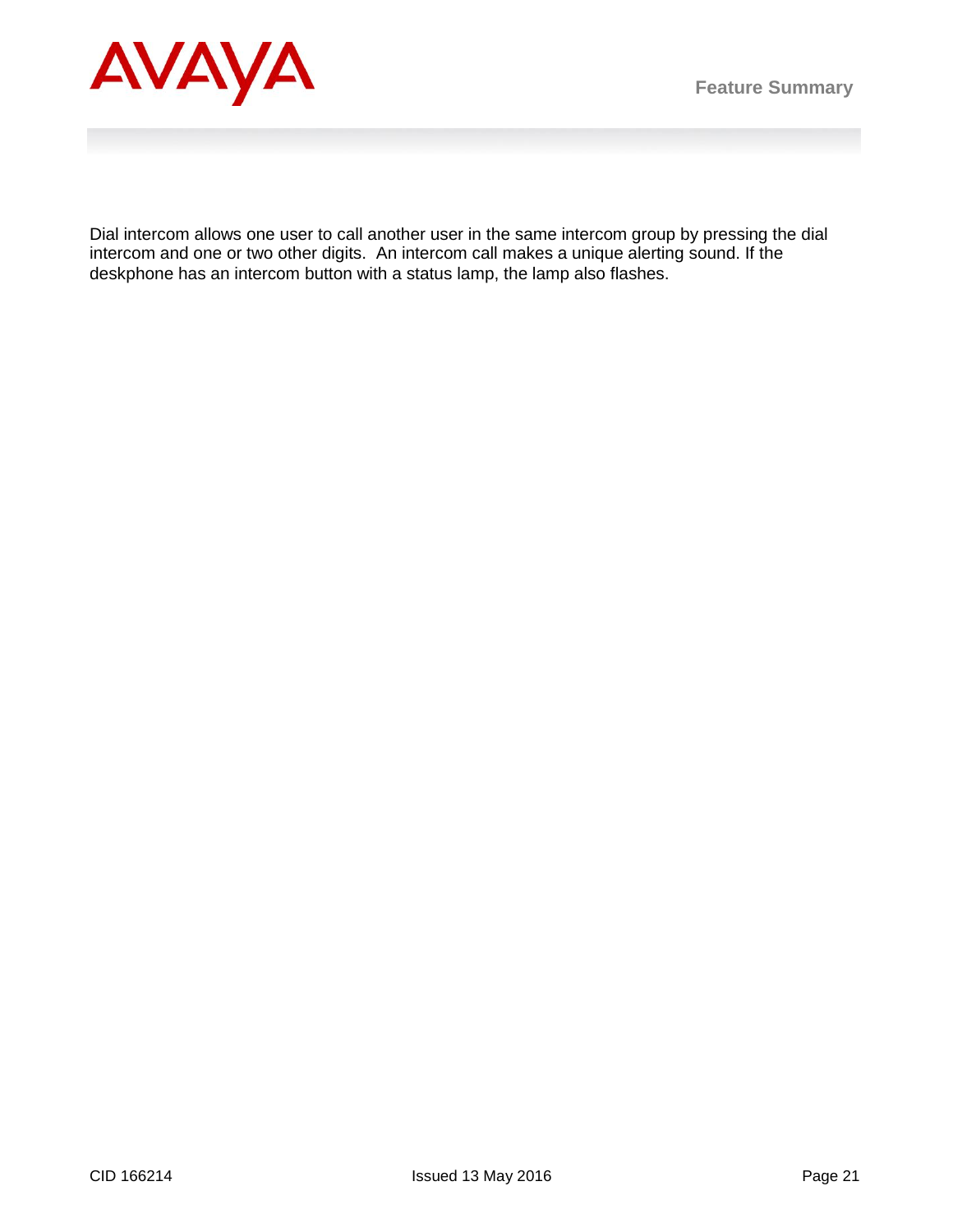

## *Last Number Dialed (LND)*

The Last Number Dialed feature redials the same number a user just dialed. LND can be set to 'off', 'redial last number' or 'redial from a list'. If it is set to 'redial last number', pressing the redial softkey will cause the phone to redial the last number dialed; if it is set to 'redial from list', the phone will display a list of the 3 or 6 (a full screen's worth) of the most recently dialed numbers so the user can select one of them to call.

## *Limit Number of Concurrent Calls*

Limit Number of Concurrent Calls (LNCC) is used to keep one Call Appearance idle such that it can be used for outgoing calls. When the LNCC feature is enabled and all but one Call Appearances are busy, subsequent incoming calls receive a busy signal (no coverage path) or follow the coverage path if administered. LNCC is activated and deactivated by a feature button (**limit-call**), or by using two new Feature Access Codes (Limit Number of Concurrent Calls Activation/Deactivation). The **limit-call**  button indicates visually whether the LNCC feature is active or not.

## **LNCC is not supported on SIP 2.6.x deskphones.**

## *Local Survivability (Survivable Remote)*

Local survivability is accomplished with Survivable Remote for full featured survivability for H.323 and SIP deskphones.

## *Local Survivability with Third Party Gateways*

Local survivability is accomplished with third party gateways for SIP deskphones. Avaya SIP deskphones will connect and register alternatively with select third party gateways and receive basic functionality when the branch is disconnected from the core Session Manager servers.

## *Local Survivability with IP Office Centralized*

IP Office 9.0 introduced a Centralized configuration. SIP deskphones will register and receive "sunny day" service from a core Avaya Aura® system, and connect and receive basic "rainy day" functionality from the IP Office when connectivity is lost.

## *Loudspeaker Paging*

Loudspeaker Paging provides deskphone users and/or attendants dial access to voice paging systems. This is useful for paging purposes regardless of the deskphone user's location within the premises environment. It is often used with the call park feature. The system can provide as many as 9-individual paging zones. In addition, 1-zone can be provided by the system to activate all zones simultaneously. Deskphones users can activate paging by pressing Abbreviated Dialing buttons.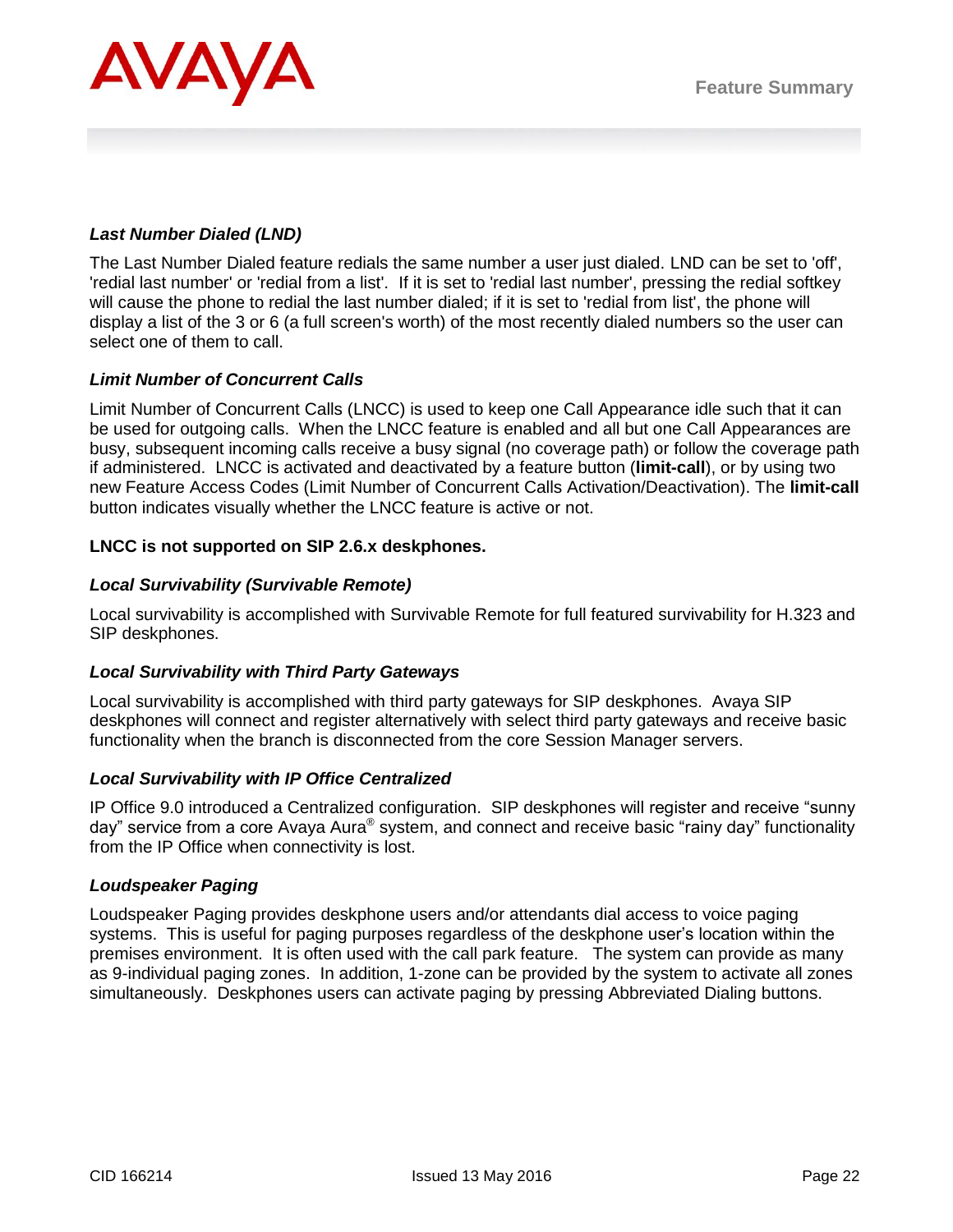

## *Loudspeaker Paging - Deluxe*

Deluxe Paging is similar to Loudspeaker Paging, but Deluxe Paging adds the convenience of automatically parking a call. When one user is away from their desk and receives a call, another user can answer the call, and send out a page. To page and park an active call simultaneously, users press **Transfer**, dial the trunk access code + an extension number where the call will be parked, make the announcement, and press **Transfer** again. The called party dials the Answer-Back TAC to retrieve the call. Deluxe Paging also provides Meet-Me Paging and Meet-Me Conferencing; a user pages another party and adds the party onto a conference call when they call the paging party. Note that without Deluxe Paging, paging and parking are two separate operations.

## *Malicious Call Trace (MCT) - Activation*

A user can use either a feature button (**mct-act**) or a Feature Access Code (FAC) to activate MCT. Either the recipient of the call, or another user or attendant, can activate MCT. When a user or an attendant activates MCT, the system notifies potential MCT controllers. A potential MCT controller is a user or an attendant who is assigned a feature button (**mct-contr**) that can control MCT. The controller can direct the call to be recorded, and Communication Manager will output a record of the malicious call.

## *Malicious Call Trace (MCT) - Controller*

An MCT controller is a user or an attendant who is assigned a feature button (**mct-contr**) that can control MCT. The first user or attendant who presses an **mct-contr** button becomes the MCT controller for the call, and the system stops alerting other potential MCT controllers. The display of the MCT controller shows the information for the traced MCT call.

## **This feature is not supported with SIP deskphones**.

## *Manual Signaling*

The manual signaling feature allows one user to signal another user. When a user presses the manual signaling button, the other user hears a 2-second ring. The status lamp of the user who presses the button lights for two seconds. If the deskphone of the intended recipient of the signal is already alerting, the system:

- Does not generate the 2-second ring
- Causes the manual signaling button lamp of the user who presses the button to flicker briefly

## **This feature is not supported with SIP deskphones.**

## *Meet-Me Conferencing – CM*

The Meet-me Conference feature is used to set up a dial-in conference of up to six parties. Users can dial into the conference.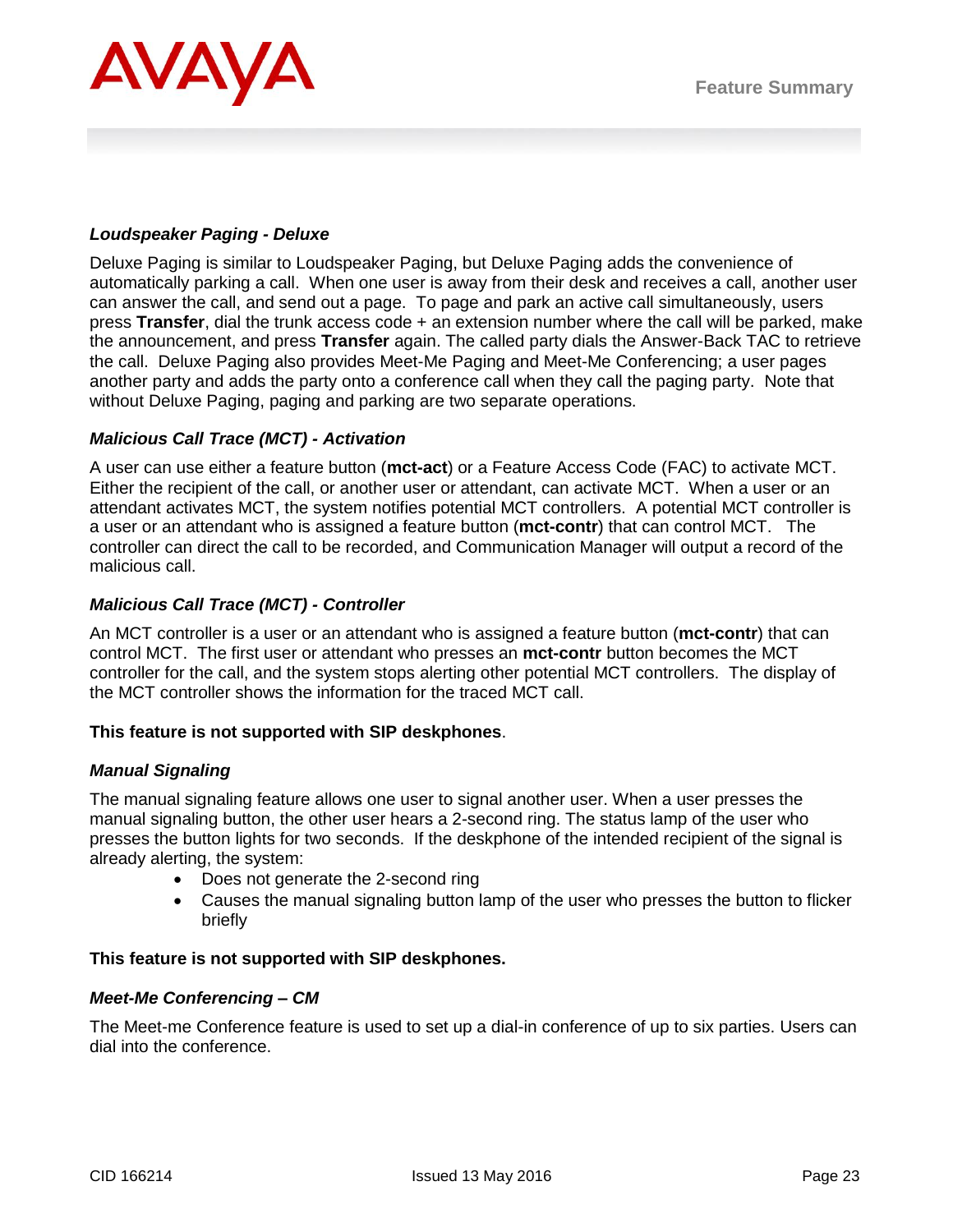

## *Message Retrieval (one button)*

Pressing the "Message" button on a deskphone will connect the user to the enterprise voicemail system to retrieve their voice mail.

## *MLPP TDM Trunking*

The Multiple Level Precedence and Preemption (MLPP) feature allows users to request priority processing of calls during critical situations and select or pre-empt TDM trunks.

#### *Multiple Call Handling, Multiple Lines, Multiple Call Appearances*

Deskphones can have multiple line appearances and handle multiple calls on these appearances simultaneously.

#### *Multiple Device Access*

Multiple Device Access (MDA) allows up to ten SIP stations to be registered to the same username and password. A deskphone with SIP 2.6.x software can be at least one of those stations. A deskphone with SIP 6.5.x software can be at least one of those stations and additionally provides a similar user experience if only one device is registered or if multiple devices are registered. For more details on MDA and the limitations associated with that feature, please refer to the ["Avaya Aura](https://downloads.avaya.com/css/P8/documents/100175330)® Multi [Device Access White Paper"](https://downloads.avaya.com/css/P8/documents/100175330).

#### *Multi-Language*

The 9600-series IP Deskphones support an extended list of languages for display and text input. SIP deskphones support a few more languages for text input than H.323 sets. The languages supported for display are: Arabic, Simplified Chinese, Dutch, English, French (Canadian and Parisian), German, Hebrew, Italian, Japanese, Korean, Portuguese, Russian, Spanish (Castilian and Latin American). Arabic is not supported on the 9601/9608/9608G.

## *Night Service*

Night Service is used to direct incoming calls to other answering points at night. Night service can be provided for trunk groups, attendants, hunt groups, ACD groups, etc.

#### *One Touch Recording for Modular Messaging (OTR)*

OTR is used to record deskphone conversations by pressing a single button on an a deskphone. OTR uses Modular Messaging to record a deskphone conversation. A user needs to press only one feature button on the deskphone to activate OTR. OTR then stores the recorded conversation as a message in the voice mailbox of the user. The system allows OTR only after a call is answered.

#### *one-X Communicator – Deskphone Mode*

one-X Communicator Deskphone Mode allows users of one-X Communicator to make or receive phone calls on an associated IP Deskphone.

#### **This feature is not supported on IP Deskphones with SIP 2.6.x software.**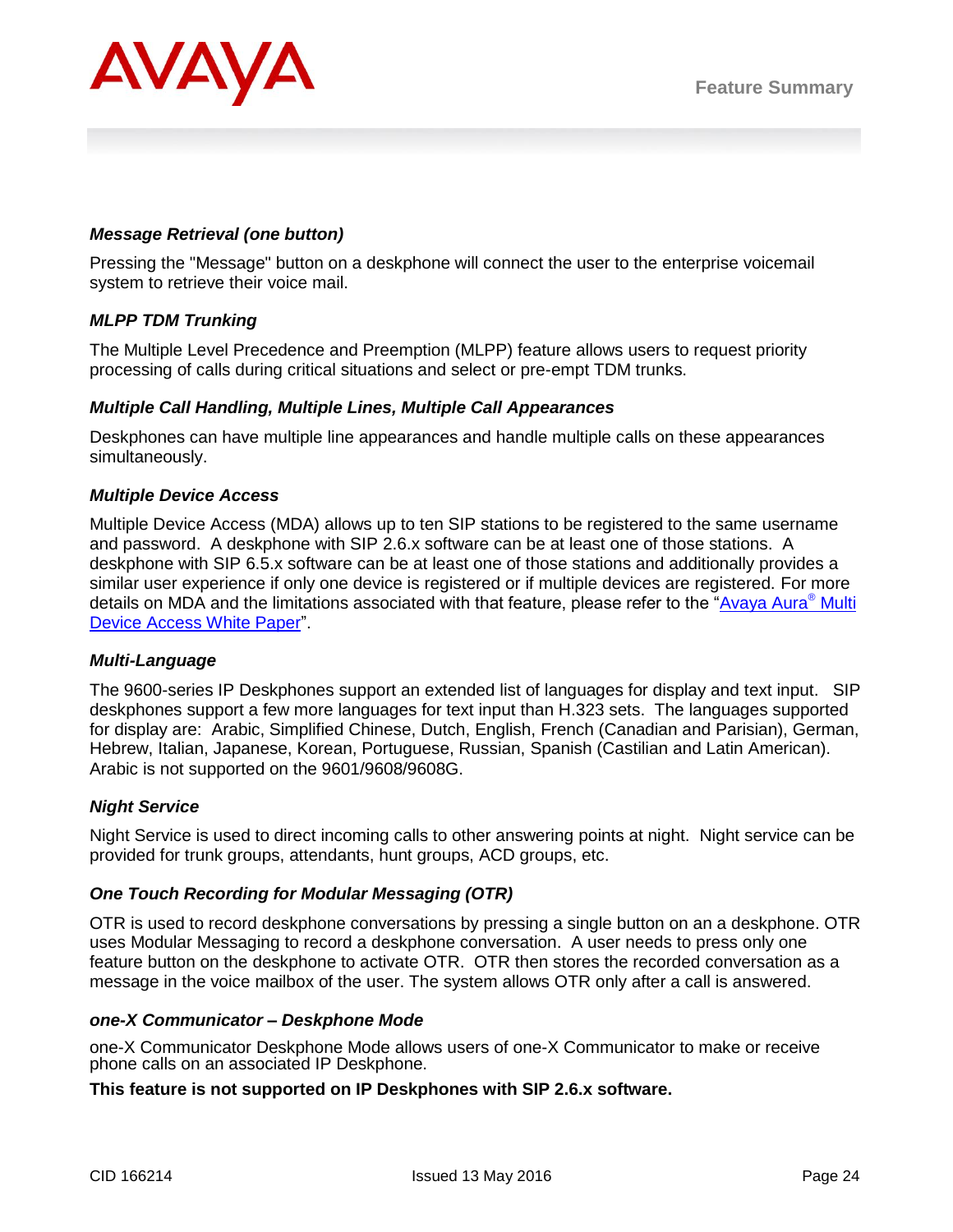

#### *one-X Mobile Integration*

one-X Mobile allows users of deskphones to add the capabilities of a mobile handset for a single, enterprise extension.

#### *one-X Portal Integration*

one-X Portal is a browser-based tool for making and receiving calls remotely, when access to the deskphone is either not possible or not required. one-X portal may be accessed by users of H.323 and SIP deskphones.

## *PIN Checking*

PIN checking requires a deskphone user to enter a PIN before dialing. The redial log does not contain the PIN so that redials will not work to keep users from dialing without knowing the PIN. This feature works only for H.323 deskphones.

#### *Presence - Advertise*

SIP and H.323 deskphones provide their presence status to Avaya Aura<sup>®</sup> Presence Services.

## *Presence - Display*

The display of the presence status of users in the local Contact list is supported on SIP deskphones only. The presence status is shown in the Contact list, Call Log, Conference Roster, and Home screen (9621G/9641G only).

## *Priority Calling*

The Priority Calling feature is used by deskphones to provide a special type of call alerting between internal users, including the attendant. The called party hears a distinctive ringing when the calling party uses priority calling.

## *Pull Transfer*

Pull Transfer is used to allow either the transferring party or the transferred-to party to press the Transfer button to complete the transfer operation. To use Pull Transfer, calling parties and called parties must be on the same Communication Manager.

#### **Pull Transfer is not supported with SIP deskphones.**

#### *Remote Worker - SBC*

SIP deskphones can be used in remote offices connecting to the main Avaya Aura $^{\circ}$  system over the Internet by pairing it with an SBC Session Border Controller (either ACME or ASBCE). The SBC allows only authorized users to connect and all signaling and media can be encrypted while it is traversing the Internet.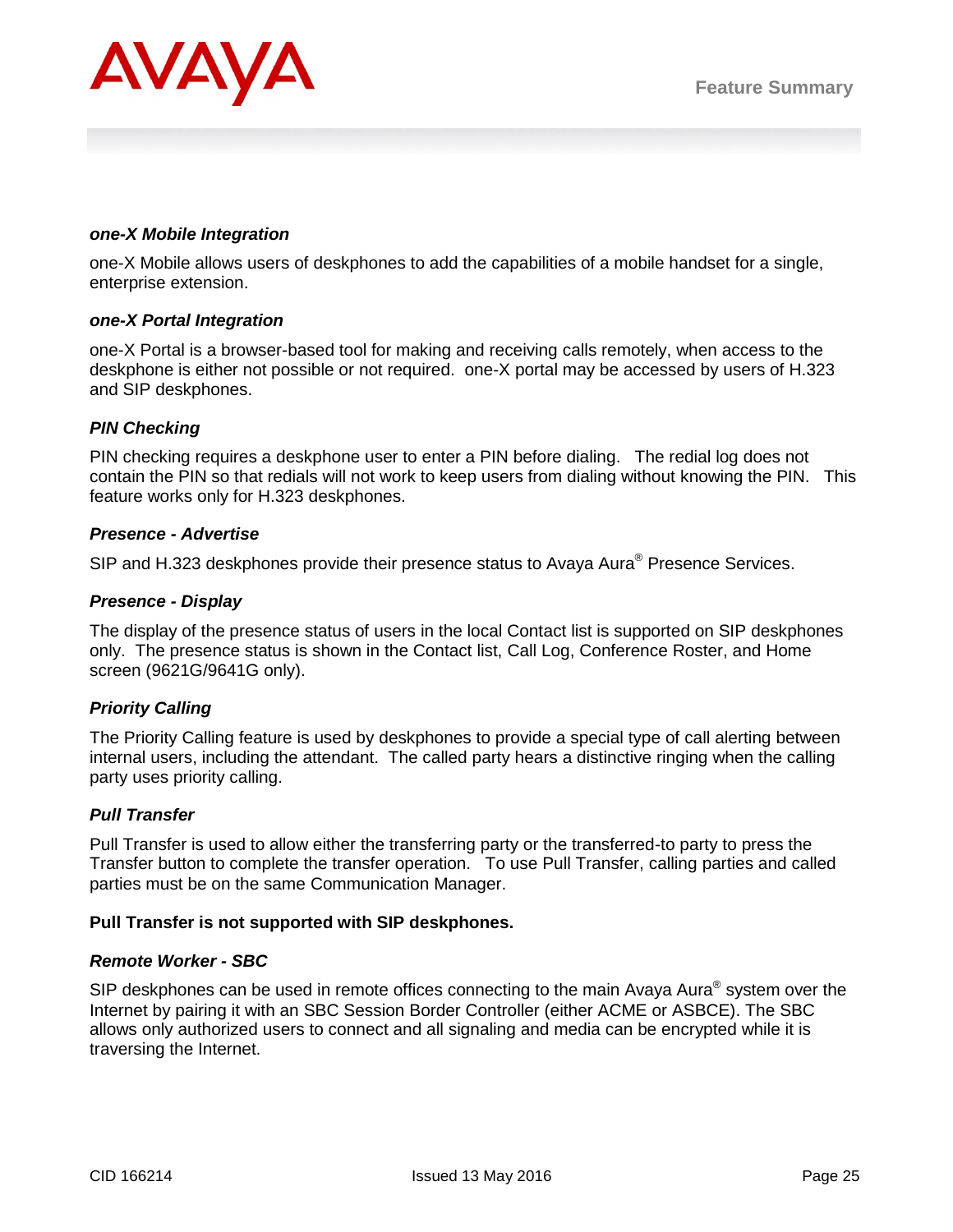

## *Remote Worker – VPN Integrated*

VPN Remote Access via IP-SEC is supported in H.323 deskphones providing customers the ability to use those phones in the home or small office locations and leverage high speed internet to connect to the main location.

## *Ring Tones – Classic, European, Rich, Downloaded*

All deskphones users can choose between eight ringtones. Deskphones with H.323 6.6.x or SIP 6.5.x software can optionally use either eight "Classic" or eight "European" ringtones. 9670G users or Deskphones with SIP 6.5.x software can additionally choose another six "rich" ring tones. SIP 6.5.x software also supports the ability to download up to 40 additional ringtones from the HTTP/HTTPS provisioning server.

## *Ringing Control - Bridged Line*

Administrators can individually set the ringer settings for each line bridged line appearance. Ringers can be set to audibly alert or not.

## *Ringing Control – Per Contact*

Users of deskphones with SIP 6.5.x software can program any of the available ringtones against each of the six numbers associated with their Contacts.

## *Ringing - Abbreviated and Delayed*

The Ringing - Abbreviated and Delayed feature is supported on **H.323 deskphones only** and has two categories of ringing:

- Ringing that alerts consistently and does not change:
	- Ringing, in which the lamp flashes and audible ringing occurs
	- Silent ringing, in which the lamp flashes and audible ringing does not occur
- Ringing that transitions from one ringing state to another:

- Abbreviated ringing, in which ringing continues for the number of cycles that you specify with the automatic abbreviated transition interval or the delayed transition interval, and then changes to silent alerting

- Delayed ringing, in which visual alerting continues for the number of cycles that you specify with the automatic abbreviated transition interval or the delayed transition interval, and then changes to ringing

The Ringing - Abbreviated and Delayed feature is most useful in bridging situations in which some users want to:

- Have a call audibly alert as soon as the call arrives
- Be audibly notified if the call is unanswered within a specified number of rings
- Stop the audible alerting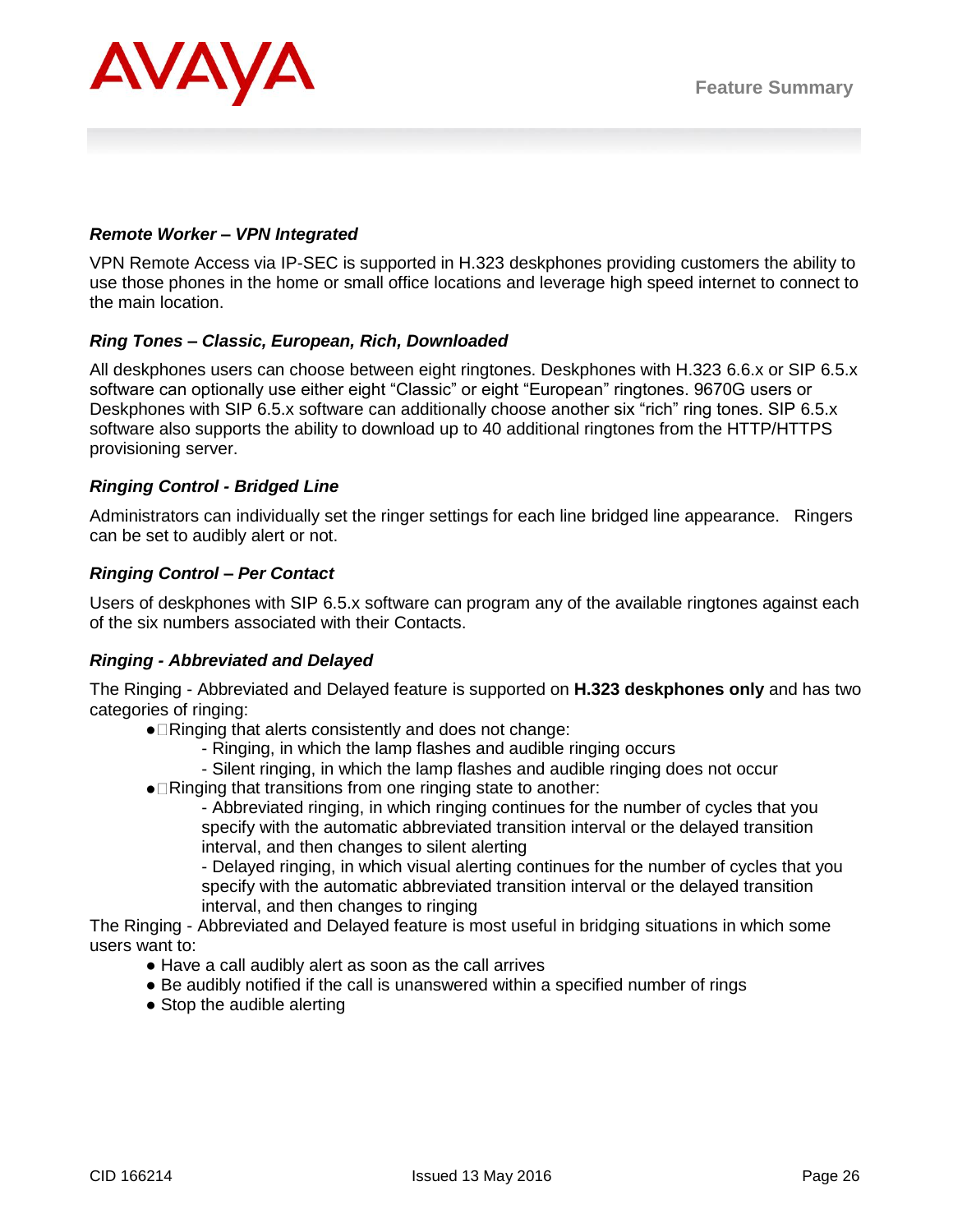

## *Send All Calls*

Send All Calls allows users to temporarily divert all incoming calls to coverage regardless of the assigned call coverage redirection criteria. The feature also allows covering users to temporarily remove their voice terminals from the coverage path. The feature button on the phone will light when the Send All Calls feature is active. A button may be created for the deskphone on which it is administered (own station) or for another station (other station) so that an assistant can activate and monitor Send All Calls for a boss for example.

#### *Service Observing*

With Service Observing, designated users who are usually supervisors can listen to other user calls. H.323 and SIP deskphones' calls can be observed. H.323 deskphones or deskphones with SIP 7.0.0 or later software can be used to observe other calls. Note that Call Center Elite 7.0.1 is also required to allow the use of SIP Service Observe. **Deskphones with SIP 2.6.x software cannot be used to observe other calls.**

#### *Simulated Bridged Appearance*

Calls that are redirected to call coverage maintain a simulated bridged appearance on the called deskphone if a call appearance is available to handle the call. The called party can bridge onto the call at any time. The system can be administered to allow a simulated bridged appearance of the call to either remain at, or be removed from, the covering deskphone after the principal bridges onto the call. If two parties are bridged together on an active call with a third party, all three parties hear the bridging tone.

## *Station On-Hook Dialing*

On-hook dialing is the ability to begin a call by merely pressing the dialed digits without going off hook on the receiver or pressing the speaker phone button on the handset. The phone will automatically activate the speakerphone with on-hook dialing. On-hook dialing is useful for users that require a minimum number of button presses to initiate an outgoing call.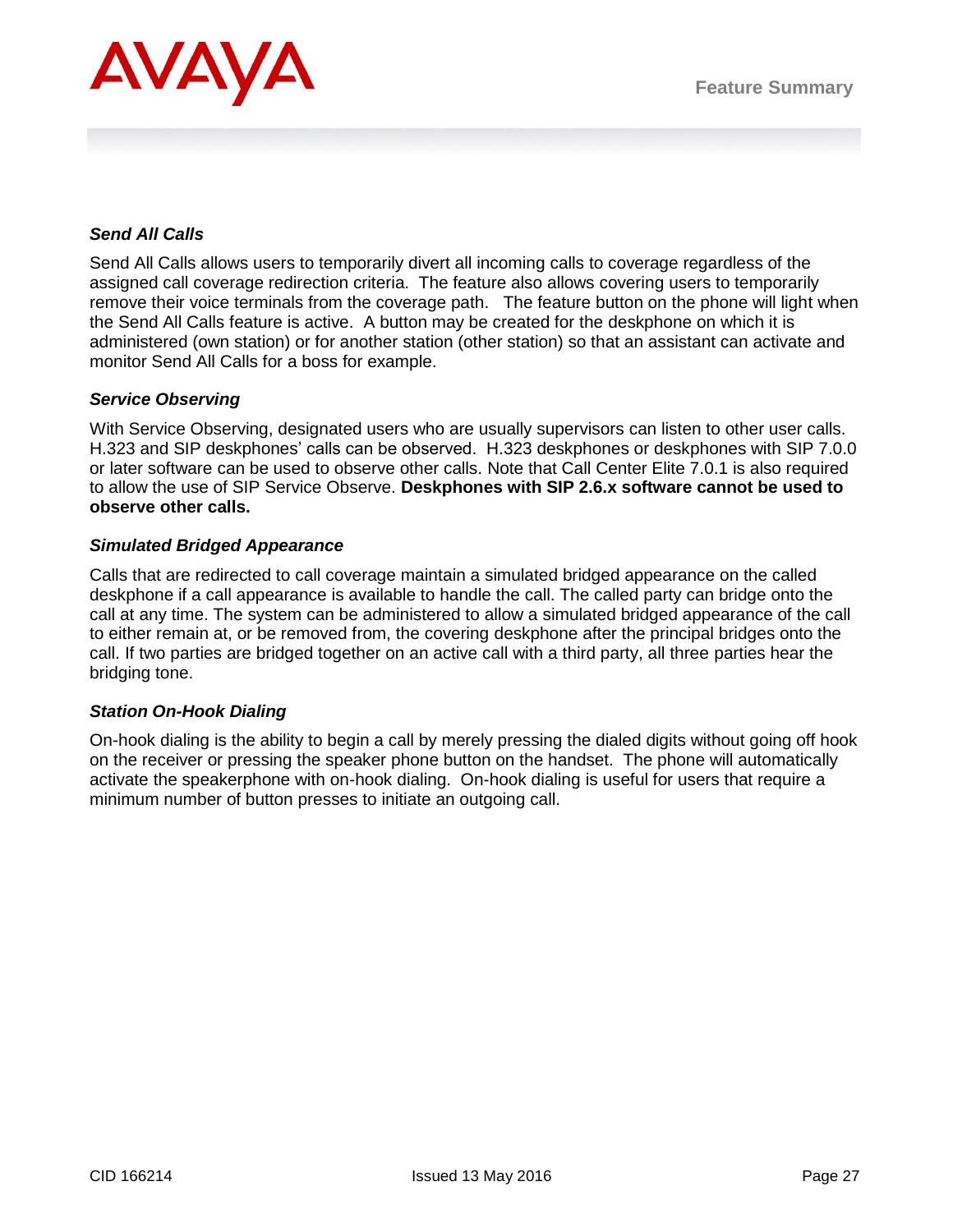

## *Team Button*

The Team Button has two generic functions, a display function and an execution function. The display function will allow any member of a team (monitoring station) to observe the station state of other team members (monitored station). The indication is done either via the green and red button LED or as an icon on the display, depending of the type of the station. In addition the ringing of a call on a monitored station may be indicated with audible ringing on the monitoring station. Furthermore active call forwarding from the monitored station to the monitoring station and active send all calls path at the monitored station with the monitoring station as first destination in the coverage path will be displayed.

As an execution function, the Team Button can be used as Speed Dial Button or Pick-Up Button. Depending on the state of the monitored station, when the Team Button on the monitoring station is pushed, a call to the monitored station is established directly or a ringing call is picked from the monitored station.

## **Team Button is not supported on SIP deskphones with 2.6.x software.**

## *Temporary Bridged Appearance (TBA)*

When a call is made to an individual that is part of a pickup group, one particular member of the group can be the most qualified person to handle the given call. If this individual does not answer the call originally, this individual can bridge onto the call using a temporary bridged appearance. The answering party does not have to transfer the call. A call to an individual can be answered by a member of a call pickup group and while the call is still connected, the called party can bridge onto the call, and the answering party hangs up. TBAs can be administered system-wide to either on or off using the system-parameters features form on CM.

## *Time of Day Routing*

Time of Day Routing can be used to redirect calls to coverage paths according to the time of the day and the day of the week. Calls can be routed based on the least expensive route according to the time of day and the day of the week that the call is made. You can also deny outgoing long distance calls after business hours to help prevent toll fraud. Time of Day Routing applies to all AAR or ARS outgoing calls and trunks that the system uses for call forwarding to external numbers.

## *Traffic Measurements*

Both H.323 and SIP deskphones can be covered by the traffic measurements used in SM and CM to record traffic levels, usage on trunks, etc.

## *Transfer (Attended, Unattended)*

The Transfer feature is used to allow deskphone users to transfer trunk calls or internal calls to other deskphones or trunks without attendant assistance. Attended transfers are accomplished by making connection with the final destination of the call before completing the transfer; unattended transfers are completed before the final destination station answers the call.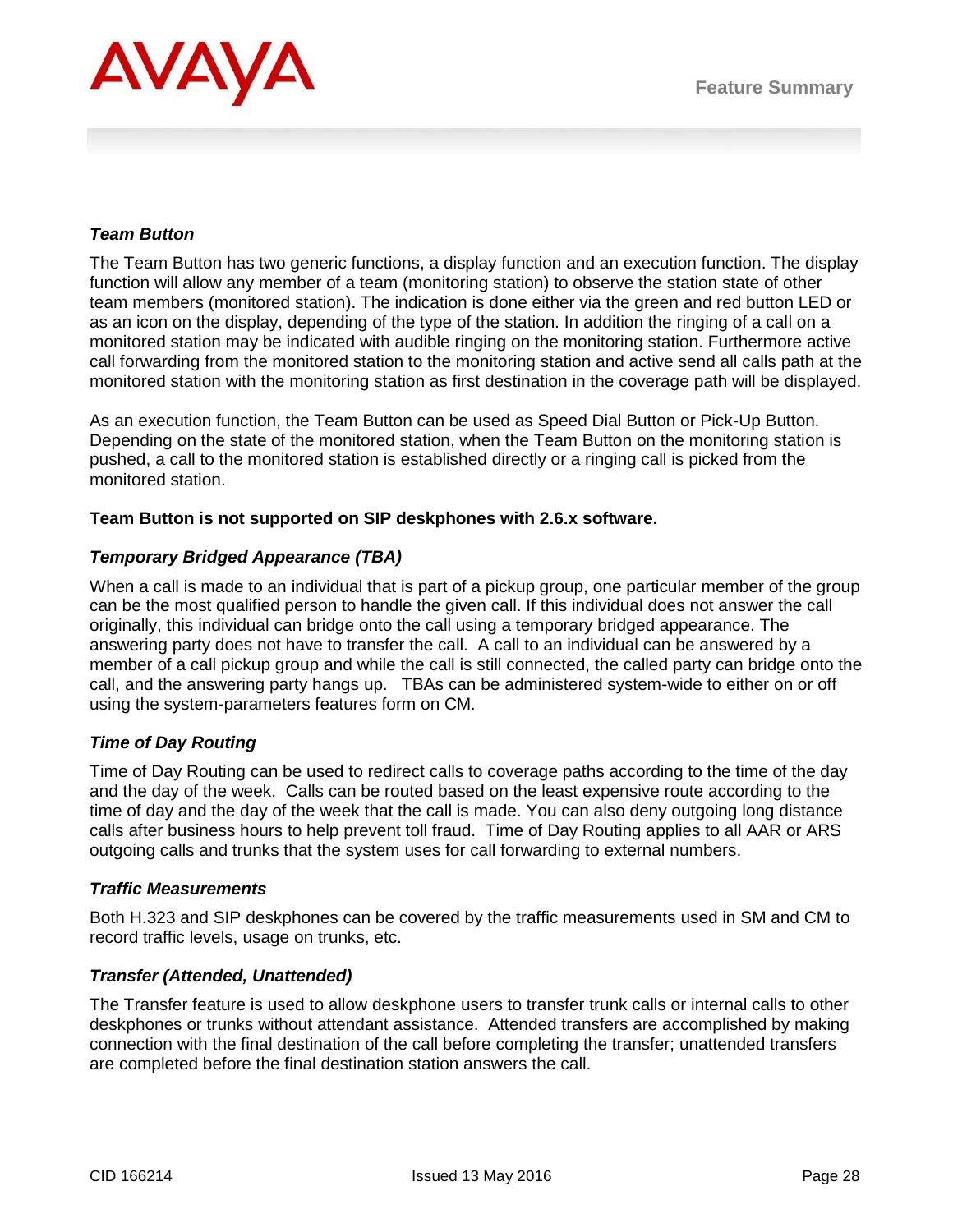

## *Transfer on Hang-up*

Use "Transfer Upon Hang-up" to transfer a call without the need to press the Transfer button a second time. The user presses the Transfer button, dials the number to which the call is being transferred, and then hangs up the receiver. Transfer upon hang-up is an optional capability administered at the system level. Even when transfer upon hang-up is administered, users can still press the transfer button a second time to transfer the call.

## **This feature is not supported with SIP deskphones with 2.6.x software.**

#### *Transfer to Voicemail*

Transfer to voicemail allows a user to transfer a live (or alerting) call to a designated voice mail box with the press of a deskphone button. This is useful for assistants who answer calls for others to easily enable callers to leave voice messages for the called parties when they are not available. H.323 deskphones allow the administration of the transfer to voicemail button, but SIP deskphones do not. Also, SIP deskphones do not allow transfer to voicemail while a call is alerting, only after the call is answered can a SIP deskphone use the transfer to voicemail button.

## *VIP Calling*

Administration of the Class of Service on CM enables automatic priority calling when assigned to the originator of the call. Thus, a "VIP" can be set so that every call he/she makes to non VIP deskphones will automatically become a priority call.

## *Voice Initiated Dialing (VID)*

A user can speak a name to search for and call any contact when voice dialing is enabled. A user can optionally add a qualifier like "at home" or "mobile" with the name to get to a specific number for the contact. The first two times a user uses voice dialing, a help screen displays to assist in using the feature. **VID is not supported on SIP deskphones. VID is not supported on H.323 deskphones with 6.3.0 or later software.**

#### *Web Browser*

Deskphones include a WML browser which includes support for the Avaya Web API.

#### *Whisper Page Activation*

By activating whisper page, only the person on the paged extension can hear the "page" (an assistant "whispering" a message to the paged party). Other parties on the call cannot hear the page, and the person who activates the page cannot hear anyone on the call. If the paged user has an H.323 or SIP deskphone, the paged user can see who makes the whisper page. Both H.323 and SIP deskphones can activate and receive whisper pages..